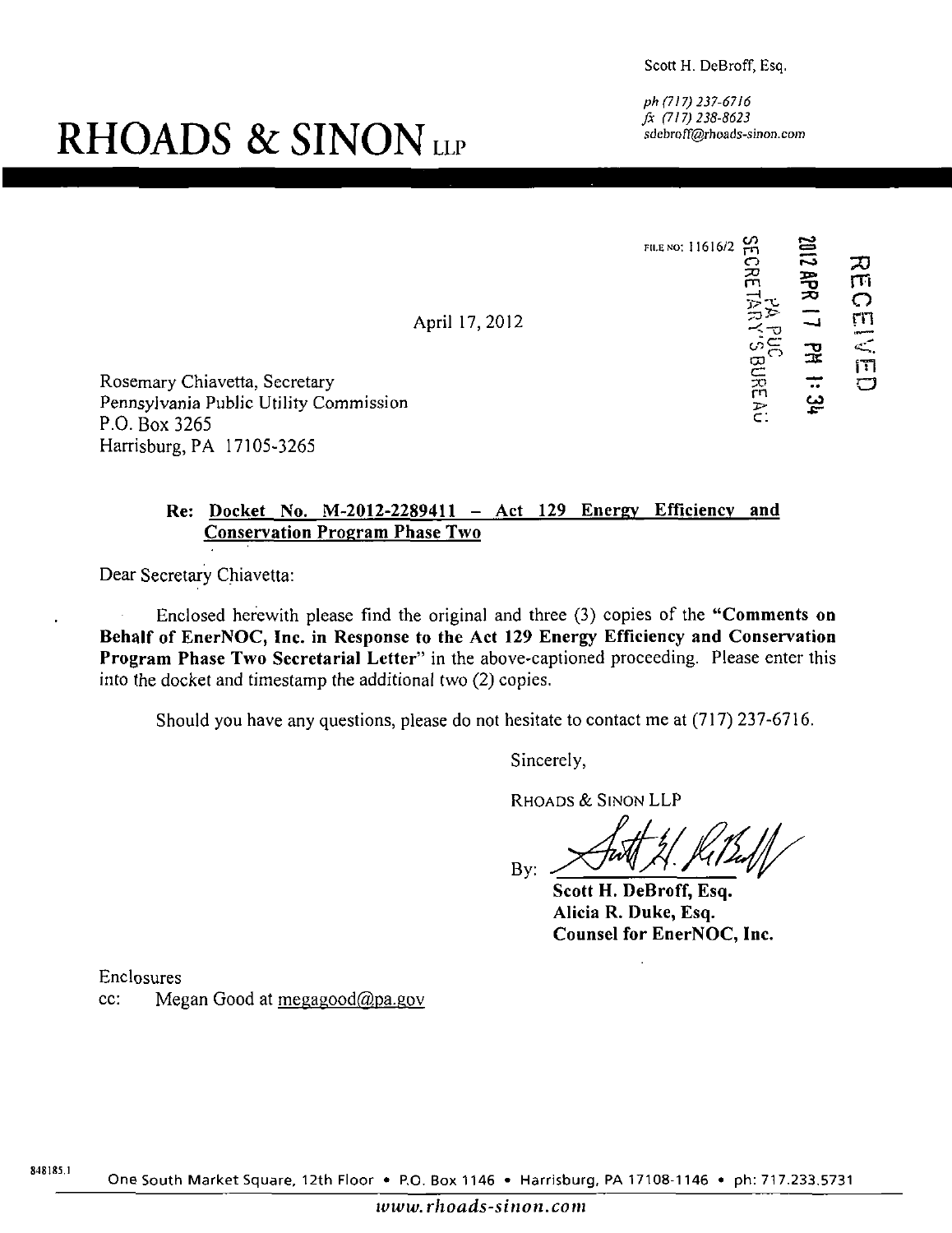# **COMMONWEALTH OF PENNSYLVANIA PENNSYLVANIA PUBLIC UTILITY COMMISSION**

# **ACT 129 ENERGY EFFICIENCY AND CONSERVATION PROGRAM PHASE TWO**

Docket No. M-2012-2289411

# **COMMENTS ON BEHALF OF ENERNOC, INC. IN RESPONSE TO THE ACT 129 ENERGY EFFICIENCY AND CONSERVATION PROGRAM PHASE TWO SECRETARIAL LETTER**

#### $\Box$ UJ > **iii o**   $\mathbf{m}$  $\mathbf{a}$ ے  $\frac{1}{2}$  $\leq$  .to LU SEC<br>S

**Scott H. DeBroff, Esquire Alicia R. Duke, Esquire**  Rhoads & Sinon LLP One South Market Square P.O. Box 1146 Harrisburg, PA 17108-1146

Tel: (717) 237-6716 Fax: (717) 238-8623 eMail: sdebroff@rhoads-sinon.com aduke@rhoads-sinon.com

Dated: April 17, 2012 Counsel for EnerNOC, Inc.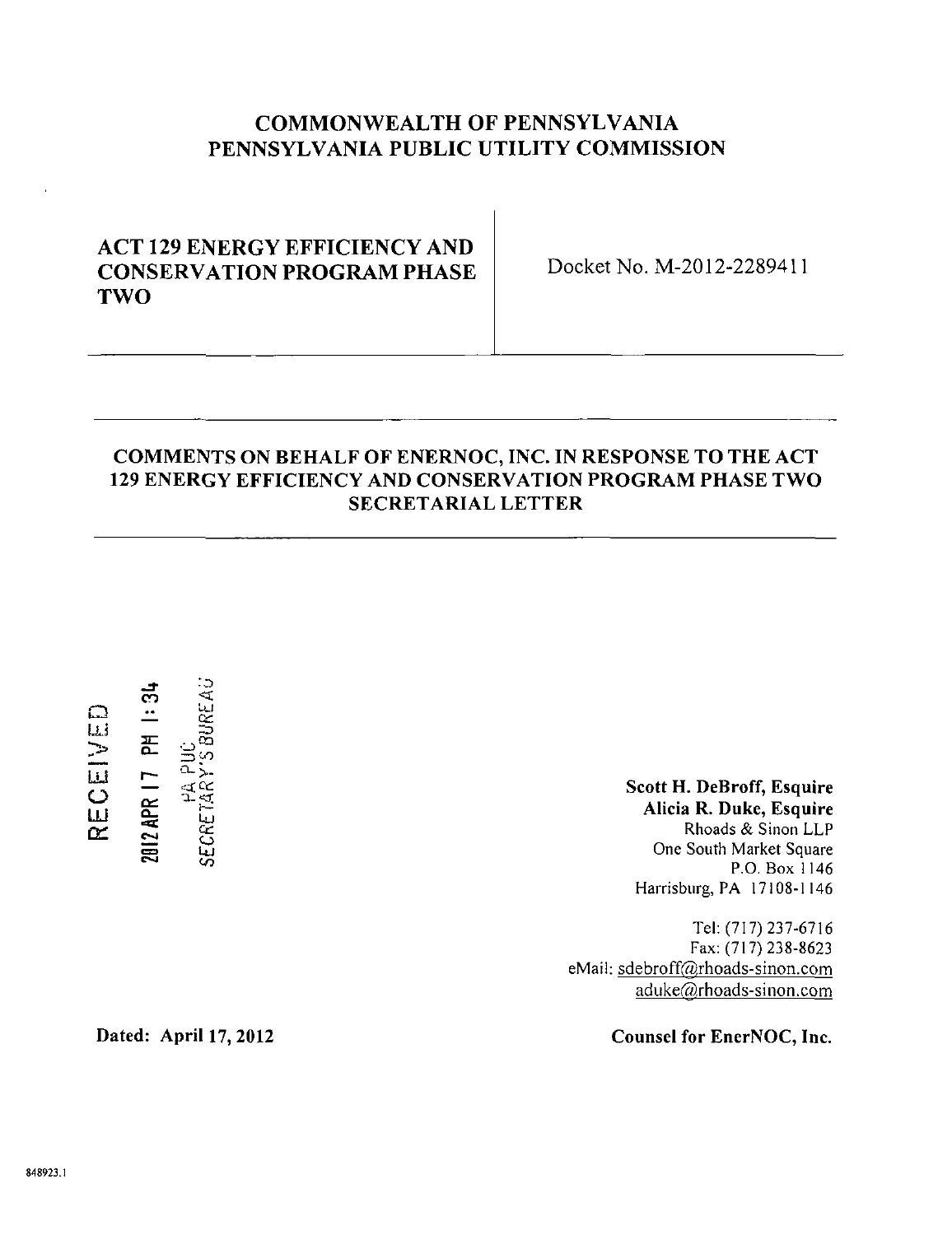# **COMMONWEALTH OF PENNSYLVANIA PENNSYLVANIA PUBLIC UTILITY COMMISSION**

# **A C T 129 ENERGY EFFICIENCY AND CONSERVATION PROGRAM PHASE T WO**

Docket No. M-2012-2289411

# **COMMENTS ON BEHALF OF ENERNOC, INC. IN RESPONSE TO THE ACT 129 ENERGY EFFICIENCY AND CONSERVATION PROGRAM PHASE TWO SECRETARIAL LETTER**

AND NOW COMES, EnerNOC, Inc. ("EnerNOC" ) by and through its counsel, Scott H. DeBroff, Esquire and Alicia R. Duke, Esquire, of Rhoads & Sinon LLP, for the purpose of these "Comments" with respect to this proceeding before the Commonwealth of Pennsylvania Public Utility Commission ("PUC" or the "Commission") pursuant to 52 Pa. Code §§ 5.71-5.74. In support of this docket, EnerNOC avers the following:

1. EnerNOC is a leading provider of clean and intelligent energy management applications and services for the smart grid, which include comprehensive demand response and energy efficiency applications and services. EnerNOC manages a demand response (DR) portfolio of over 7,000 MW from over 4,000 commercial, institutional, and industrial end-use customers across more than 11,000 sites. EnerNOC actively participates in a range of capacity, energy, and ancillary services markets, and is an active Aggregator of Retail Customers (ARC) in the demand response programs of ISO New England, the New York ISO, ERCOT and PJM. In addition, EnerNOC partners with utilities both inside ISO/RTO regions and in traditionally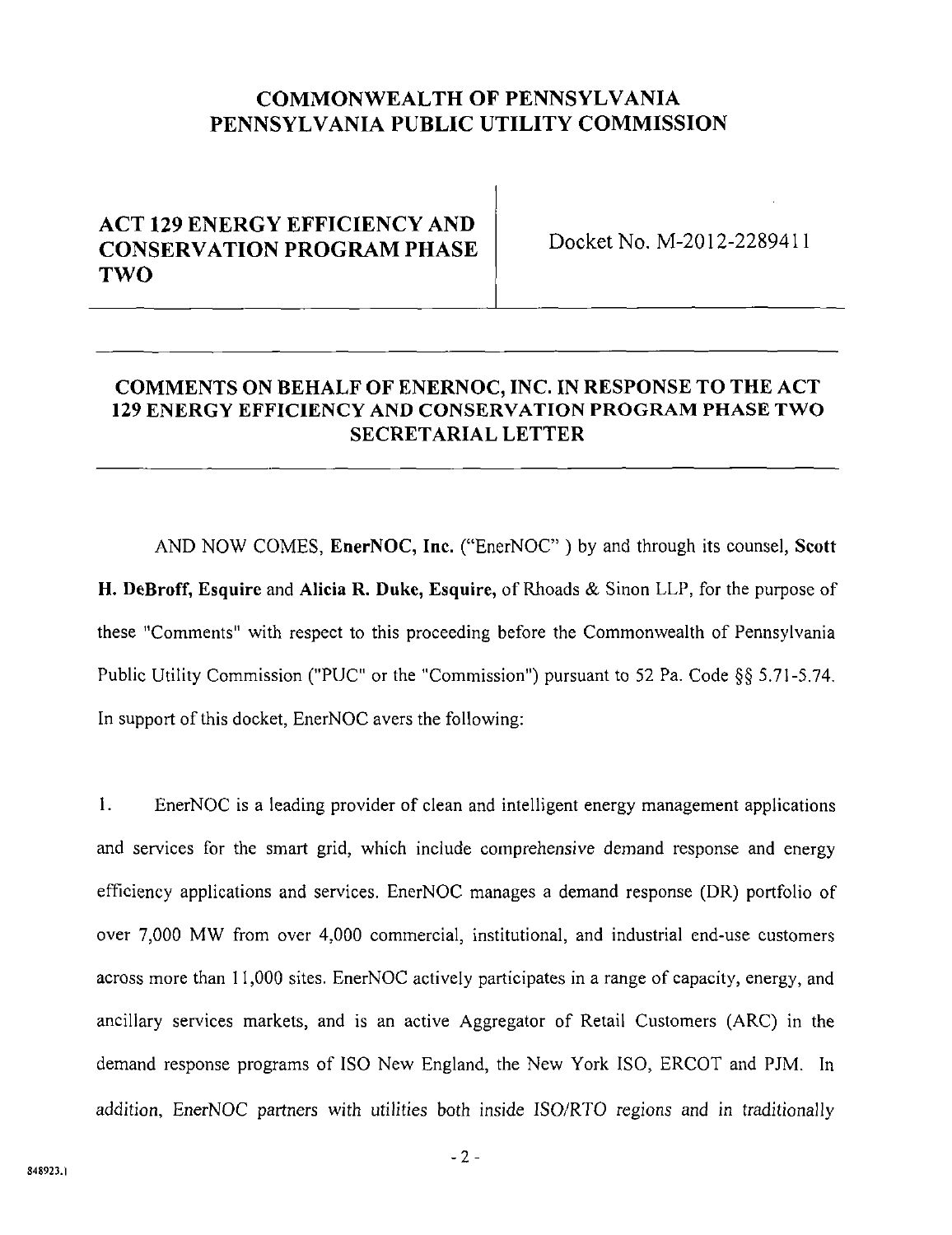regulated utility territories to provide cost-effective and reliable demand-side management services to utilities and their customers.

2. EnerNOC operates specifically in the Commonwealth of Pennsylvania as a Conservation Services Provider (CSP). As a CSP, EnerNOC provides commercial, industrial and institutional organizations with demand response and energy efficiency services. By letter dated July 2, 2009, the PUC approved EnerNOC's Application to register as an Act 129 Conservation Services Provider.

3. EnerNOC has participated in the other related Act 129 proceedings before this Commission. EnerNOC participated as a party in all of the Energy Efficiency and Conservation (EE&C) Plan proceedings for each Pennsylvania investor owned utility.

4. On March I, 2012, a Secretarial Letter was entered in this proceeding seeking comments on a number of important topics that will be instrumental in designing and implementing any future phase of EE&C Programs.

5. On March 17, 2012, the Secretarial Letter was published in the PA Bulletin.

6. EnerNOC would like to submit the following Comments in response to the questions posed in the Secretarial Letter.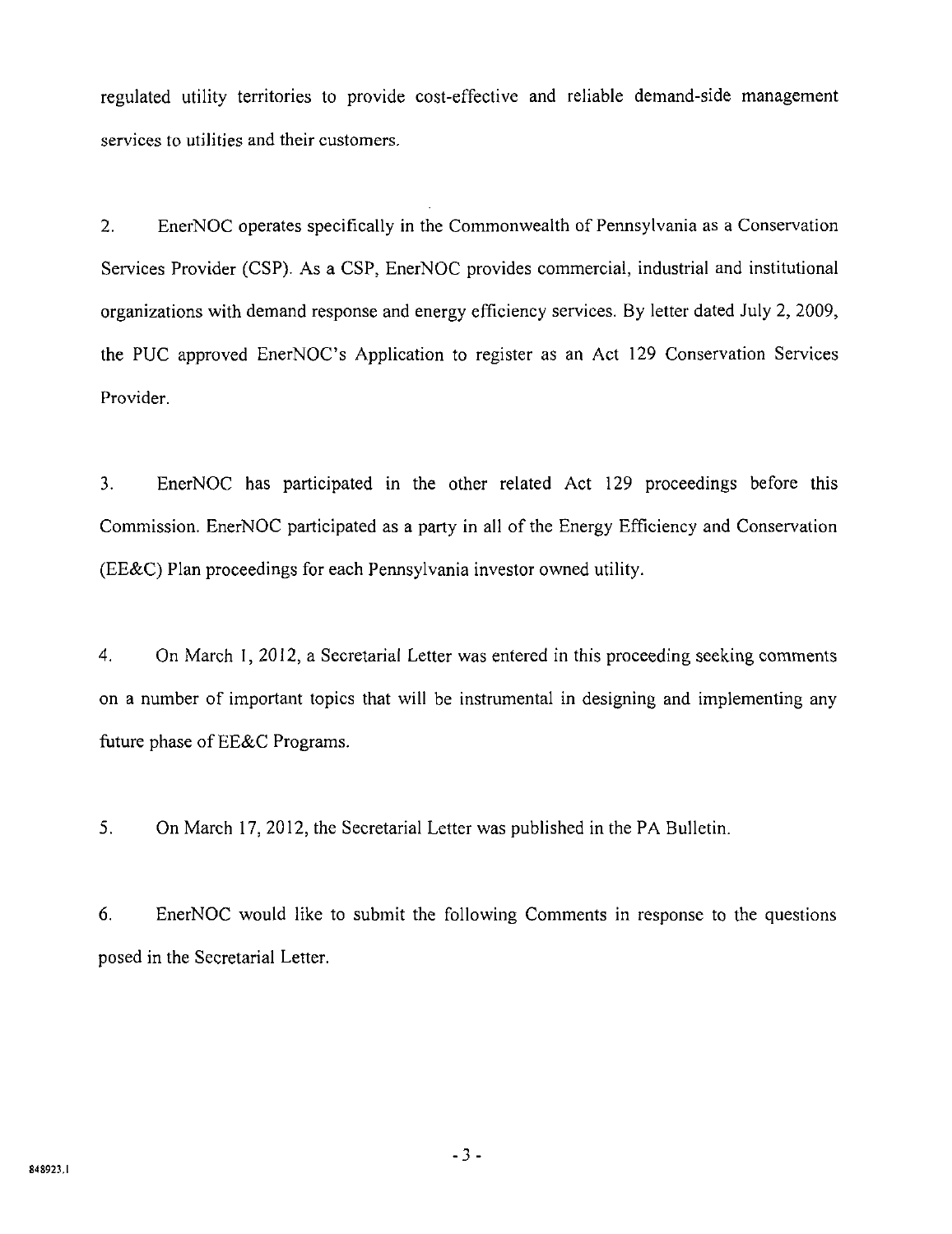7. EnerNOC's counsel and parties to whom all correspondence and pleadings in this docket

should be directed to are:

**SCOTT H. DEBROFF, ESQUIRE ALICIA R. DUKE, ESQUIRE**  RHOADS & SINON LLP ONE SOUTH MARKET SQUARE P.O. Box 1146 HARRISBURG, PA 17108-1146

TEL: (717)237-6716 FAX:(717)238-8623 EMAIL: SDEBROFF@RHOADS-SINON.COM EMAIL: ADUKE@RHOADS-SINON.COM

#### **AARON BREIDENBAUGH**

DIRECTOR OF REGULATORY AFFAIRS ENERNOC, INC. 101 FEDERAL STREET, SUITE 1100 BOSTON, MA 02110

TEL: (617)224-9918 FAX: (857) 221-9418 EMAIL: ABREIDENBAUGH@ENERNOC.COM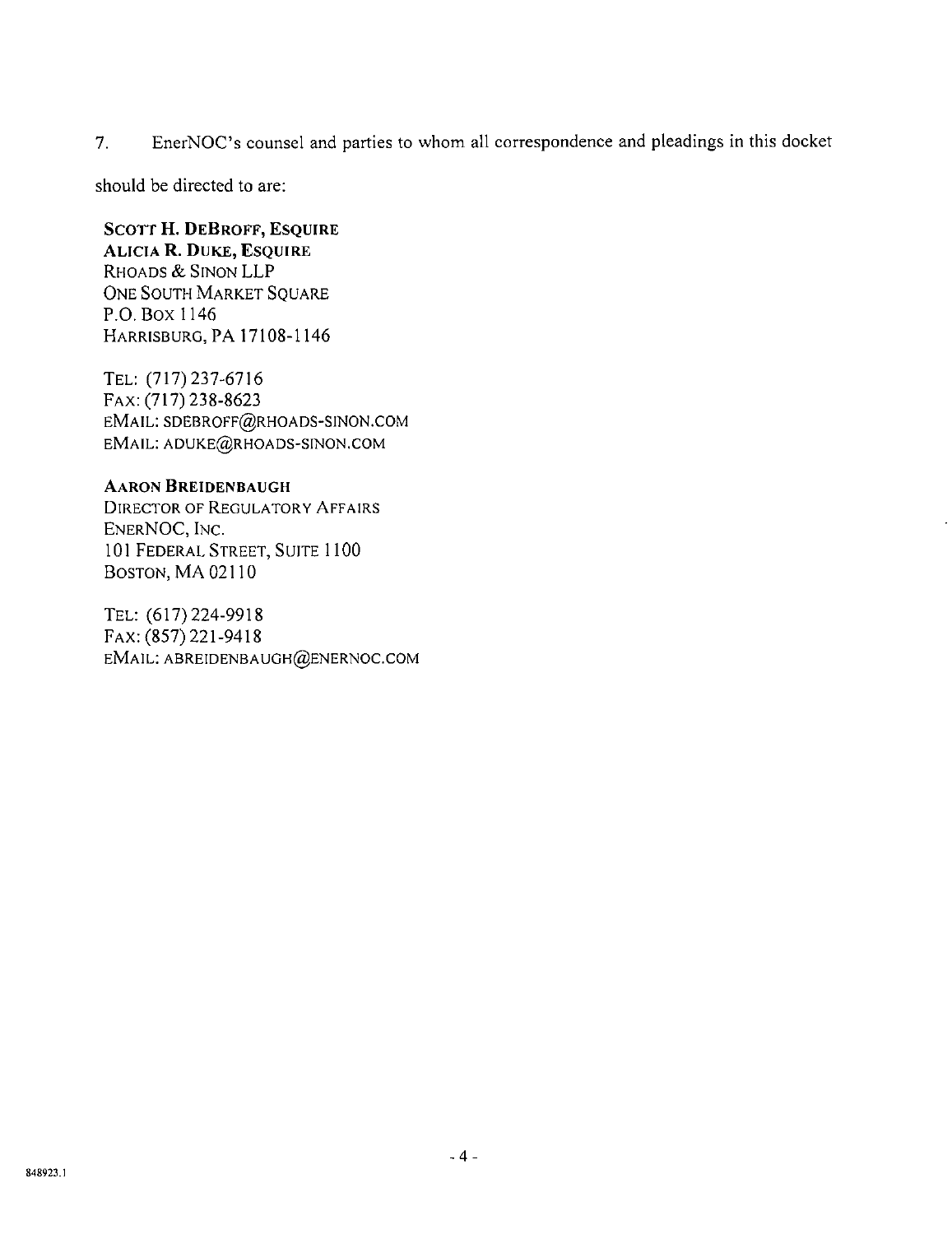## **COMMENTS TO THE ACT 129 ENERGY EFFICIENCY & CONSERVATION PROGRAM PHASE TWO SECRETARIAL LETTER**

#### **1, Planning Timeline**

EnerNOC generally supports the timeline laid out in the Secretarial letter, particularly for energy efficiency. However, as discussed below under Issue 3, the proposed schedule is not adequate enough to receive the Statewide Evaluator's report on the Demand Response Curtailment Program and still provide direction to the EDCs in time for the 2013 summer season. Specifically, the Statewide Evaluator's report will not likely come out until this fall, much later than the Final Implementation Order which is currently due on August 2, 2012. Therefore, prior planning needs to be done to preserve the demand response programs so that they can continue to provide value in 2013, assuming the Commission finds them cost-effective.

### **2. Length of Second EE&C Program**

EnerNOC firmly supports the continuation of the EE&C Programs. The Secretarial Letter seeks input from interested parties on the optimal length of the program, specifically mentioning three-, four- or five-year lengths as options. EnerNOC supports a five-year program cycle. As further explained in the next section, "Inclusion of a Demand Response Curtailment Program," EnerNOC believes that a five-year program length, both for energy efficiency and demand response, best balances the factors listed in the Secretarial Letter, such as accuracy of forecast data; evolving energy efficiency marketplace; consumers' tendencies to adopt efficiency measures; changes in Federal legislation and regulations that set minimum efficacy standards; with the administrative costs incurred by all parties in designing, filing, litigating and implementing programs.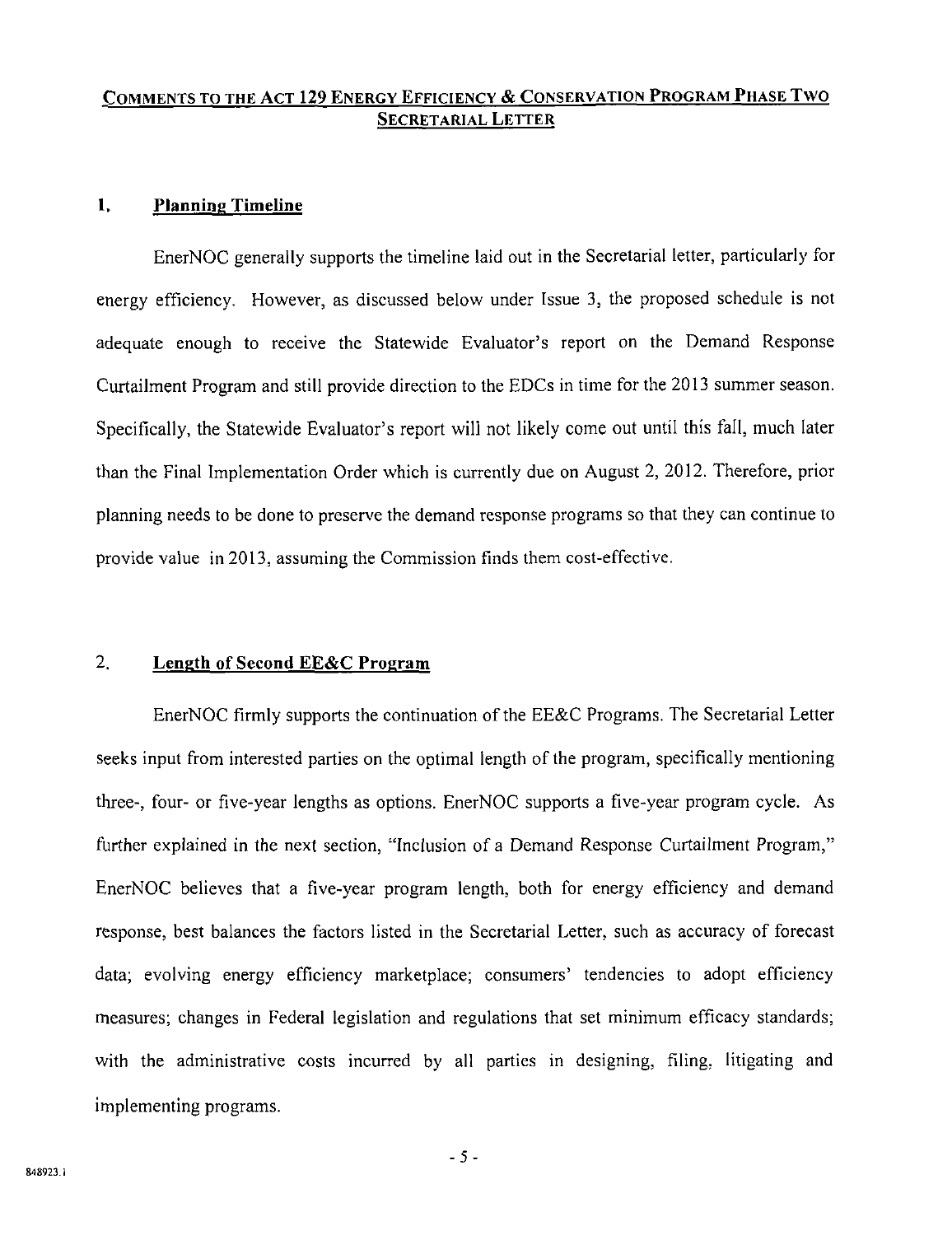Even though a five year program is longer than a three year program, it is still short enough to accurately forecast data and plan for the different energy efficiency and demand response programs. Planning for a longer term program will help to alleviate administrative burdens of having to prepare and litigate the next EE&C program phase. Act 129 requires the Commission to evaluate the costs and benefits of the EE&C Program at least every five years'. A longer program also allows initial start-up costs of EE&C programs to be amortized over more years, thereby improving the cost-effectiveness.

As explained below, a significant benefit from extended programs can and should be their participation in the relevant PJM Base Residual Auction (BRA). Since these auctions are conducted in May, three years in advance of the delivery year, and because it is likely to take some time for the Electric Distribution Companies ("EDCs") to determine which CSPs are providing what share of their needs (whether through auctions or through tariff-based offerings), programs effectively need to be extended for at least four (4) years in order for CSPs to have executed agreements with EDCs before they make their BRA commitments to PJM.

In addition, one of the factors that increases customer participation, and importantly customer satisfaction, is regulatory certainty. Particularly when recruiting commercial, industrial and institutional customers to energy efficiency and demand response programs, it is helpful if they know that if they choose to participate, they will be able to plan on the incentive revenue for more than three years.

If, during the five-year term, an EDC believes it needs to alter its programs to maximize cost-effectiveness and customer participation, the Commission should allow the EDC to file yearly updates and revisions to the plan as it currently does.

 $^{1}$  66 Pa.C.S. § 2806.1(c)(3)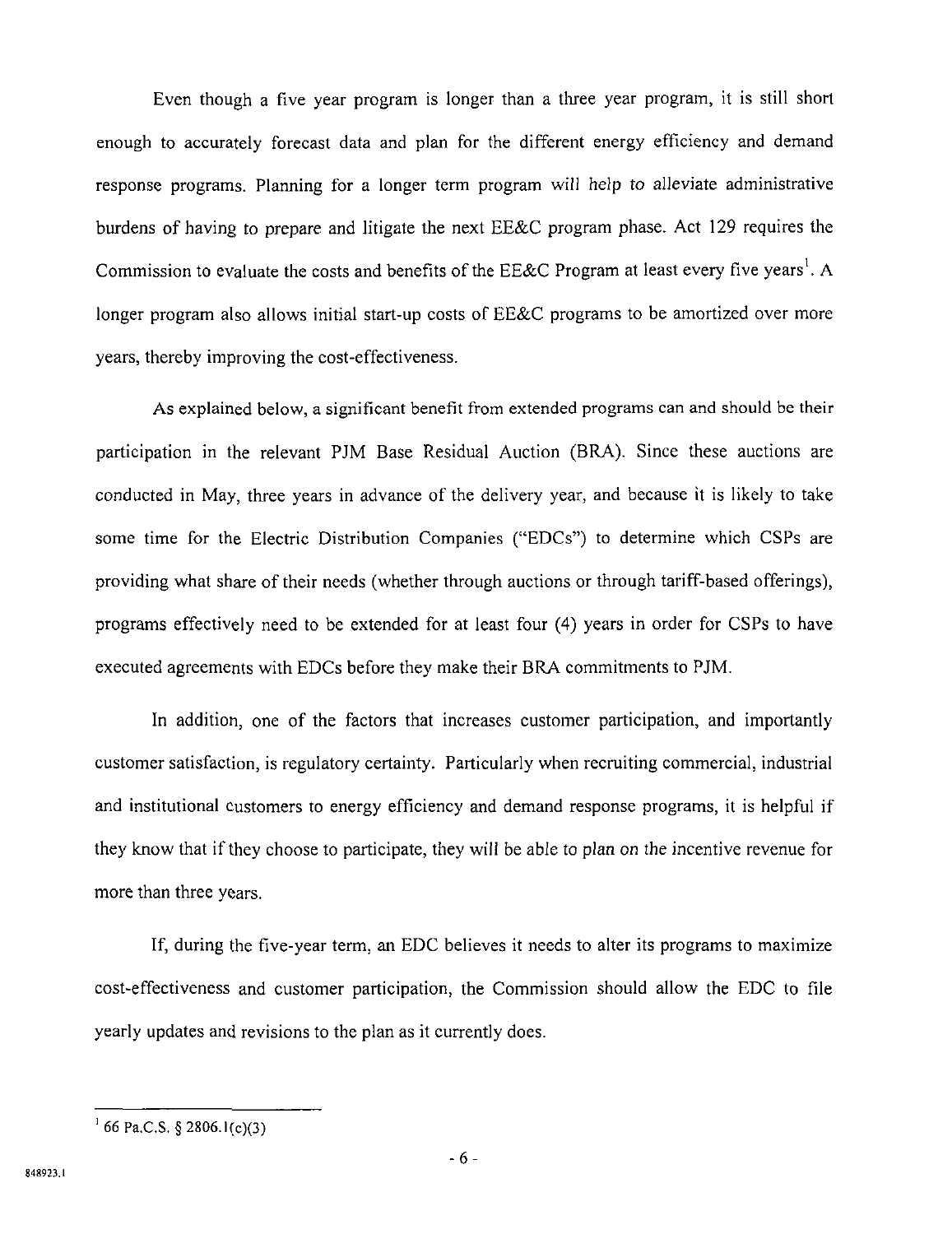#### **3. Inclusion of a Demand Response Curtailment Program**

EnerNOC strongly supports the inclusion of demand response curtailment programs in the next round of EE&C programs, and the continuation of a peak reduction goal in 2013 and subsequent years.

In this section EnerNOC will:

- Present evidence that the 2012 demand response curtailment programs are extremely likely to be found cost-effective;
- Propose a mechanism that would allow the Commission to provisionally authorize the EDCs to move forward with planning for DR programs in 2012 while still providing an off-ramp if the Commission does not find these programs to be costeffective; and
- Propose certain changes to the program design guidelines to make administration and operation more effective for EDCs, CSPs and customers.

The Demand Response Curtailment Programs Are Very Likely to Be Found Cost-effective Therefore the Commission Should Put In Place a Contingency Plan to Allow Them to Continue Uninterrupted in 2013.

Act 129 requires the Commission to conduct cost-effectiveness analysis of the DR Curtailment programs by November 2013. Unless there is a contingency plan in place, that date will be too late for the EDCs to plan and initiate a new DR program for 2013. EnerNOC believes there is sufficient evidence to show that those programs will be found cost-effective and therefore the Commission should put a contingency plan in place, either through the May 10, 2012 Tentative Implementation Order, or the August 2, 2012 Final Implementation Order.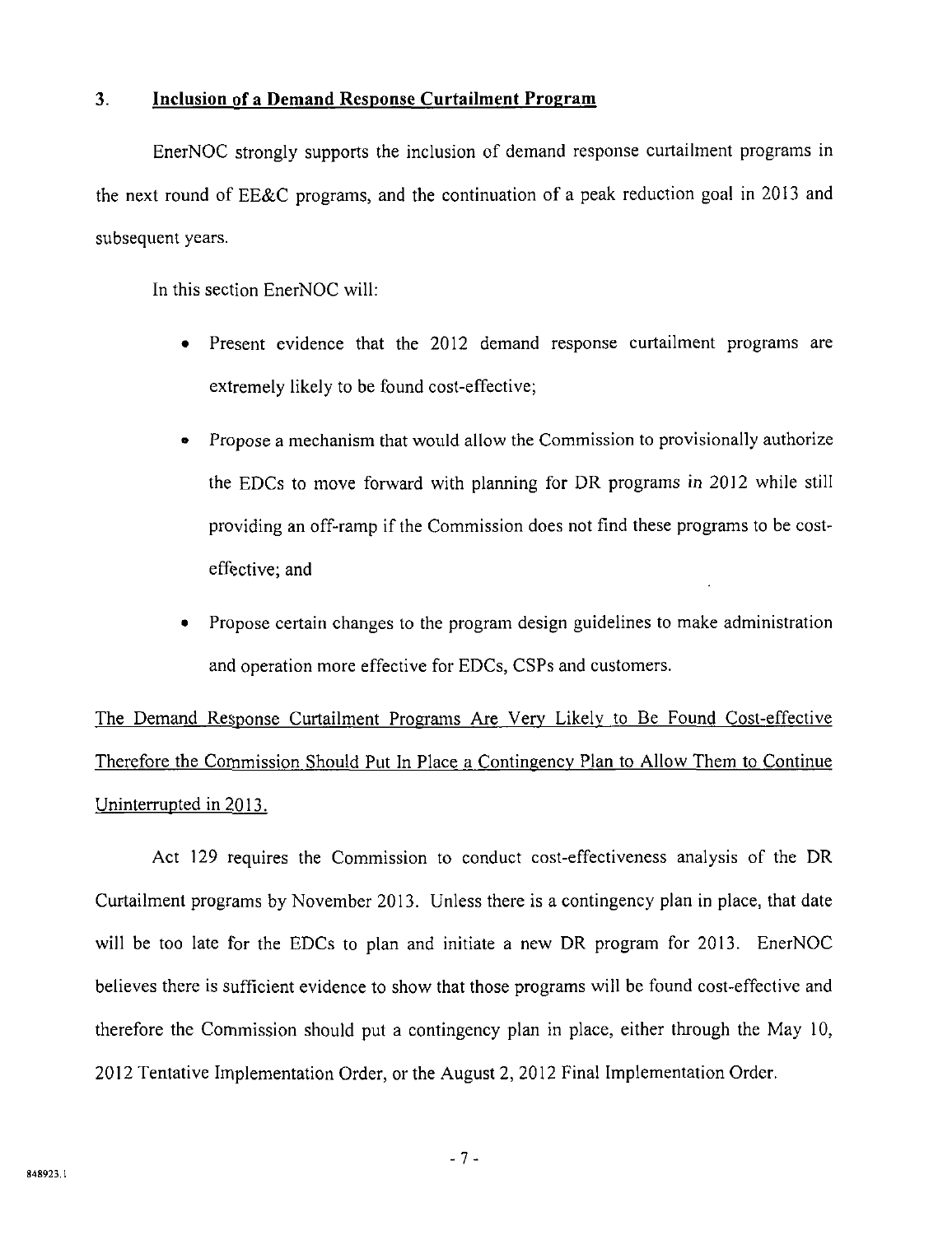EnerNOC has conducted its own analyses regarding the cost-effectiveness of demand response programs in Pennsylvania based on the original EDC filings. Our review of those filings suggests that the utilities are not appropriately treating the program costs within the TRC calculations in their filings. As a result, the cost-effectiveness of DR programs is actually higher than the EDCs estimated. Our analysis shows that appropriate accounting of program costs results in the utility DR programs being highly cost-effective. Moreover, in most of the utility filings, DR program benefits are being assessed only over the 2009-12 timeframe. In the event that these programs are allowed to continue beyond 2012, the cost-effectiveness of these programs is greatly improved. We also propose consideration of two additional benefits to the TRC calculation: 1) the bill savings to non-participating customers due to demand response's effect of controlling price spikes during peak hours<sup>2</sup>; and 2) the avoided costs of building new transmission and distribution infrastructure.

We reviewed utility filings in the Commonwealth of PA in order to understand the methodology individual utilities adopted for assessing cost-effectiveness of DR programs. A review of these filings indicates that all utilities have included customer incentives in the total TRC costs. Traditional TRC cost-effectiveness methodology treats incentives as a transfer or pass-through from the utility to a customer, so none of the incentive is booked as a "total resource cost" to society. If \$100 enters the bucket of costs because the utility pays it out, that same  $$100$  leaves the bucket because a customer pockets it.<sup>3</sup>

As a first step, we attempted to reproduce the TRC calculations in the utility filings for

<sup>&</sup>lt;sup>2</sup> "The Implementation Order directs that the TRC test take into account the effects of an EE&C plan on both participating and non-participating customers" From: Docket No. M 2009-2108601 Implementation of Act 129<br>Total Resource Cost (TRC) Test Order Adopted June 18, 2009 at Page 21. Total Resource Cost (TRC) Test Order Adopted June 18, 2009 at Page 21. http://www.puc.state.pa.us/electric/docs/Act129/TRC\_Test\_Order061809.docx.

 $3$  See Table 1 on page 17 of the CPUC DR cost-effectiveness protocols, where incentives are not a cost in the TRC calculation. http://www.cpuc.ca.gov/NR/rdoniyres/7D2FEDB9-4FD6-4CCB-B88F-DC190DFE9AFA/0/Protocolsfinal.DOC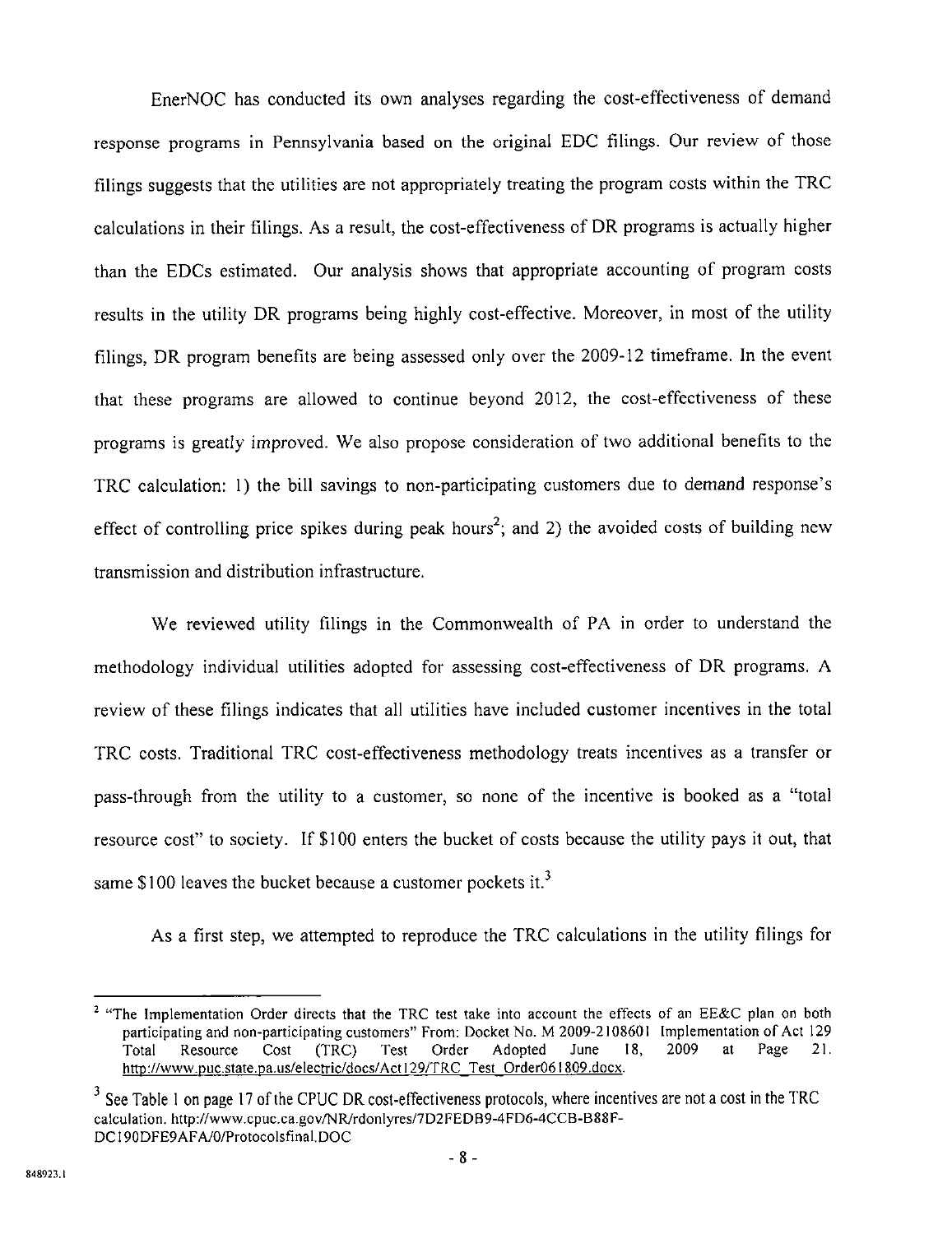demand response programs available to large Commercial and Industrial ("C&I") customers using publicly available data. At this stage, we duplicated the way utilities included customer incentives in total costs in order to calibrate to their results with no attempt to correct their methodology. Table 1 compares our estimate with the values filed by the utilities.

| Company                                                                    | Program                                                           | TRC B/C<br><b>Ratio as Filed</b><br>in Plans | EnerNOC's<br>reproduction<br>of TRC<br><b>Calculation</b><br>with public<br>information <sup>4</sup> | <b>TRC</b><br>burdened<br>with<br>customer<br>incentive<br>costs? | <b>Timeframe</b><br>Considered |
|----------------------------------------------------------------------------|-------------------------------------------------------------------|----------------------------------------------|------------------------------------------------------------------------------------------------------|-------------------------------------------------------------------|--------------------------------|
| Philadelphia<br>Electric<br>Company<br>(PECO)                              | DR.<br>Aggregator<br>Contracts                                    | 1.09                                         | 1.08                                                                                                 | Yes                                                               | 15 year NPV<br>$(2009 - 2023)$ |
| Pennsylvania<br>Power and<br>Light (PPL)                                   | Load<br>Curtailment<br>Program                                    | 0.61                                         | $1.28^{5}$                                                                                           | Yes                                                               | 4 year NPV<br>$(2009 - 2012)$  |
| Duguesne<br>Power and<br>Light                                             | Curtailable<br>Load Program                                       | 4,4                                          | 4.09                                                                                                 | Yes                                                               | 4 year NPV<br>$(2009 - 2012)$  |
| West Penn<br>Power<br>(Allegheny)                                          | Customer<br>Load<br>Response                                      | 0.5                                          | 0.55                                                                                                 | Yes                                                               | 4 year NPV<br>$(2009 - 2012)$  |
| West Penn<br>Power<br>(Allegheny)                                          | Customer<br>Resources DR<br>Program                               | 0.8                                          | 0.86                                                                                                 | Yes                                                               | 4 year NPV<br>$(2009 - 2012)$  |
| <b>First Energy</b><br>Companies<br>(MetEd, Penn<br>Power, and<br>Penelec) | C/I Large<br>Sector<br>Demand<br>Response<br>Program <sup>6</sup> | No ratio<br>reported                         | Insufficient<br>data to<br>calculate B/C<br>ratio                                                    |                                                                   |                                |

**TABLE 1: TRC Calculations Using PA Utility Methods** 

Except for PPL, our basic model closely correlated with the original findings of the

EDCs.

<sup>&</sup>lt;sup>4</sup> The methodology for reproduction of TRC ratios includes customer incentives in the total costs, similar to the approach utilities adopted in their filings. This was done in order to be able to compare our estimates directly with the values that the utilities filed.

<sup>&</sup>lt;sup>5</sup> We were not able to reproduce PPL's filed B/C ratio of 0.61 for the Load Curtailment Program. Using the exact same methodologies, we obtained significantly higher benefits (\$11.9 million vs. \$4.8 million). We have been unable to reconcile the differences with the publicly available data.

<sup>6</sup> Program name indicated in the annual reports is 'Commercial / Industrial Large Sector Demand Response Program -CSP Mandatory and Voluntary Curtailment Program'.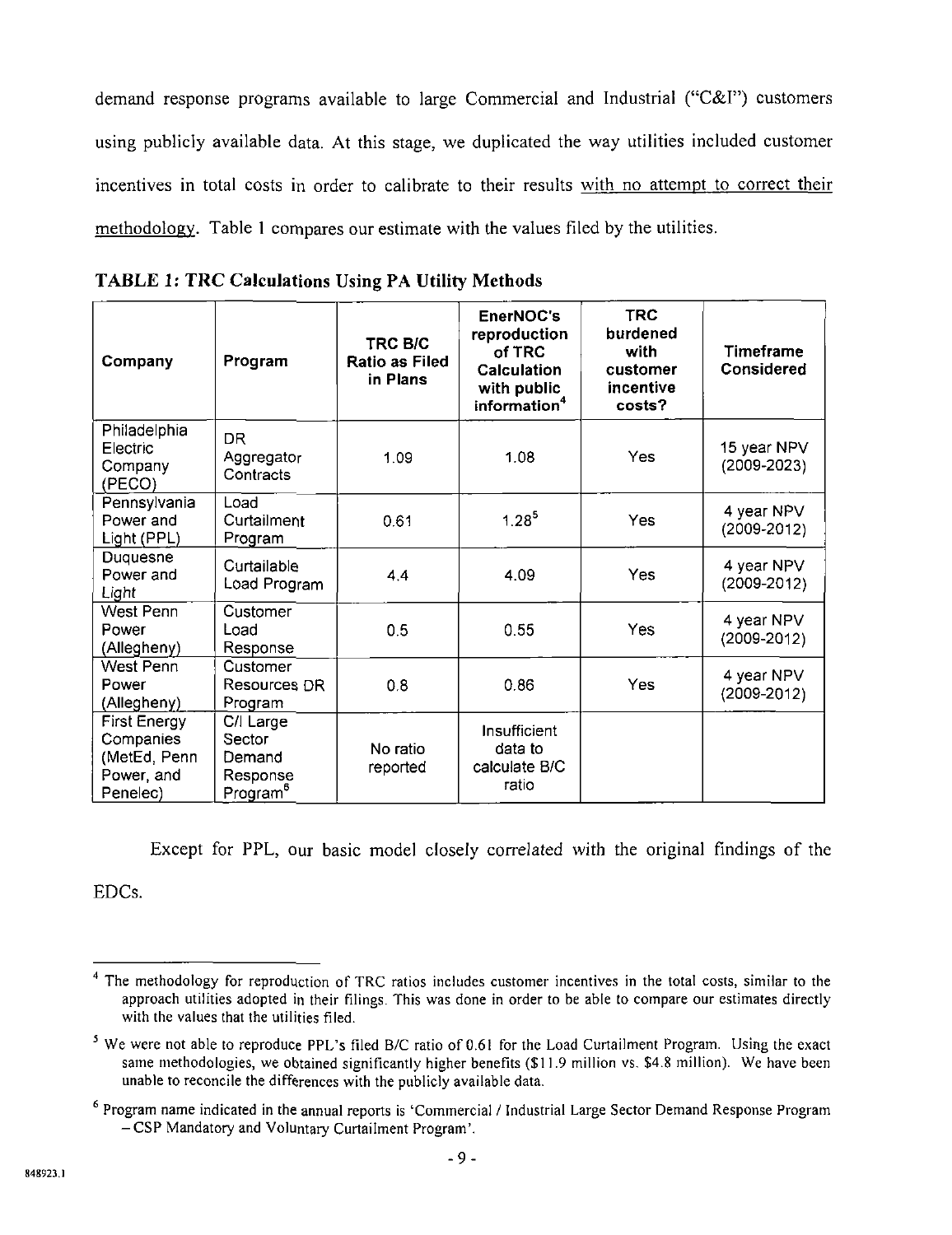Next, we corrected the cost-effectiveness calculations by appropriately removing customer incentives from the TRC cost. A large portion of the budget paid to CSPs is actually passed through directly as incentive payments to the customers, and therefore should not be counted as a TRC cost. Since the actual contract arrangements of individual CSPs are sensitive business information, we considered a reasonable range of incentives passing through to the customer: from 40% to 60% of the total CSP budget. For comparison, we also present the original case from the utility filings where none of the CSP budget is considered a pass-through incentive (in other words, 100% of the incentives are treated as costs.) See Table 2 below.

| TABLE 2: TRC Calculations as filed and with appropriate treatment of incentive costs |  |
|--------------------------------------------------------------------------------------|--|
| $(2009 - 2012)$                                                                      |  |

| Company                                                                    | Program                                           | TRC ratio burdened<br>with 100% of<br>aggregator and<br>incentive costs' | <b>TRC</b> ratio where<br>40% of payment to<br>aggregator is<br>"passed through" as<br>incentive | TRC ratio where<br>60% of payment to<br>aggregator is<br>"passed through" as<br>incentive |
|----------------------------------------------------------------------------|---------------------------------------------------|--------------------------------------------------------------------------|--------------------------------------------------------------------------------------------------|-------------------------------------------------------------------------------------------|
| Philadelphia<br>Electric<br>Company<br>(PECO)                              | DR Aggregator<br>Contracts                        | 0.81                                                                     | 1.29                                                                                             | 1.84                                                                                      |
| Pennsylvania<br>Power and Light<br>(PPL)                                   | Load<br>Curtailment<br>Program                    | 1.28                                                                     | $2.06^{8}$                                                                                       | 2.97                                                                                      |
| Duquesne<br>Power and Light                                                | Curtailable Load<br>Program                       | 4.09                                                                     | 5.08                                                                                             | 5.79                                                                                      |
| West Penn<br>Power<br>(Allegheny)                                          | <b>Customer Load</b><br>Response                  | 0.55                                                                     | 0.64                                                                                             | 0.70                                                                                      |
| West Penn<br>Power<br>(Allegheny)                                          | Customer<br>Resources DR<br>Program               | 0.86                                                                     | 1.15                                                                                             | 1.38                                                                                      |
| <b>First Energy</b><br>Companies<br>(MetEd, Penn<br>Power, and<br>Penelec) | C/I Large Sector<br>Demand<br>Response<br>Program | Insufficient data to<br>calculate B/C ratio                              | Insufficient data to<br>calculate B/C ratio                                                      | Insufficient data to<br>calculate B/C ratio                                               |

<sup>&</sup>lt;sup>7</sup> This column corresponds to EnerNOC's calculation methods in Table 1, except for PECO, which is analyzed here in the 2009-2012 time-frame to be consistent with the other utility filings.

<sup>&</sup>lt;sup>8</sup> In PPL's revised filing, customer incentives are shown to be zero. However, a comparison with the original filing reveals the fact that customer incentives are being categorized within the "CSP Labor cost" item. Using the information from the original filing, customer incentive costs were estimated as a % of total direct program costs. This % was then applied to the direct total program cost budget in the revised filing to estimate customer incentives.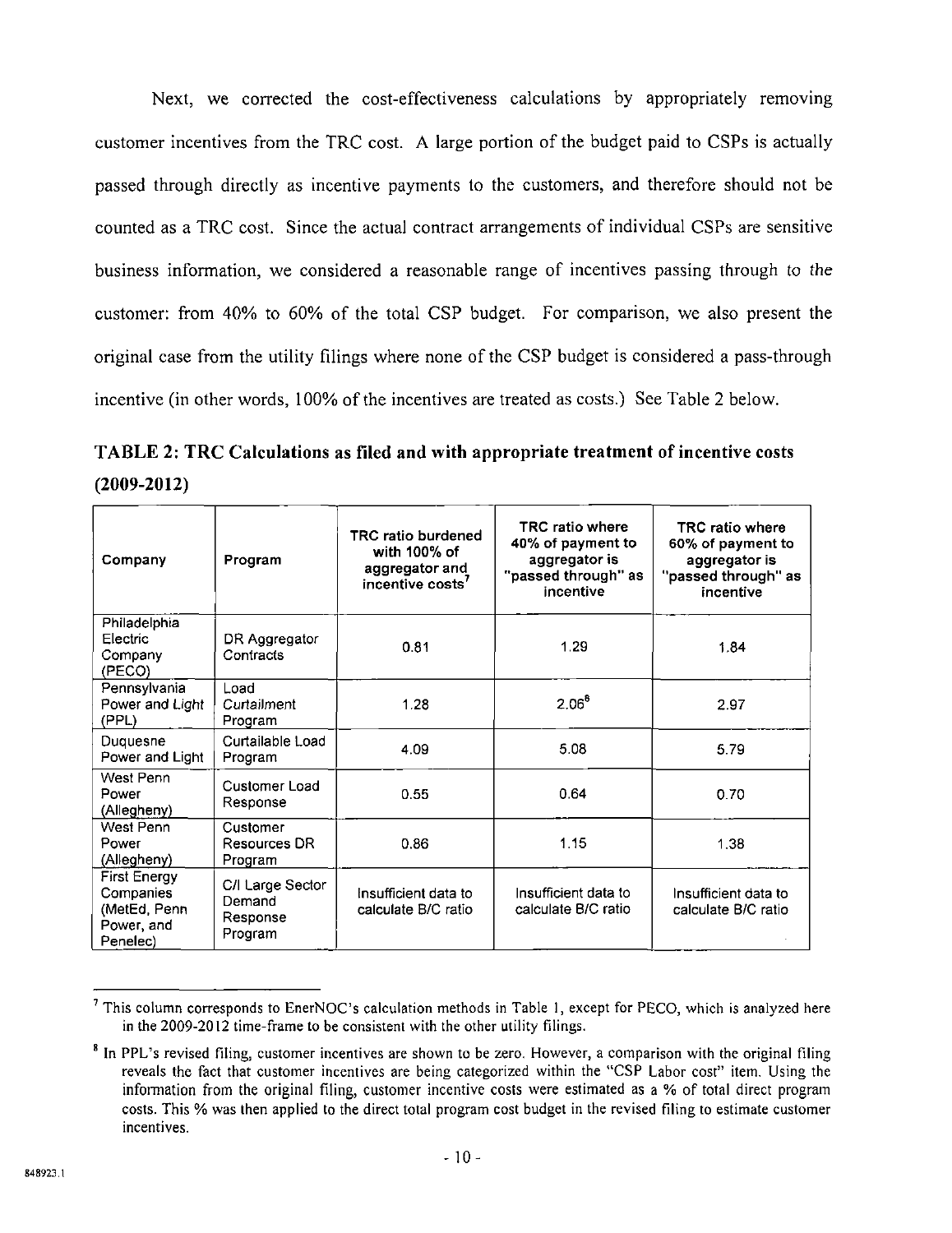Information presented in Table 2 shows that DR program cost-effectiveness is greatly improved when incentives are appropriately accounted for in the TRC test. All programs, except one<sup>9</sup>, are cost-effective under this assessment.

Next, we consider cost-effectiveness of the different levels of incentive treatment by analyzing three different time-frames: 1-year (2011), 3-year (2011-2013), and 5-year (2011- 2015) periods. For simplicity, we aggregate all the programs considered in the analysis to this point so we can view the effects on the Commonwealth of Pennsylvania as a whole.

**TABLE 3: TRC Ratios using traditional calculation methods under different time periods with varying levels of incentive treatment** 

| <b>Analysis Time</b><br><b>Periods</b> | <b>TRC ratio</b><br>burdened with<br>$100\%$ of<br>aggregator and<br>incentive costs | <b>TRC ratio where</b><br>40% of payment<br>to aggregator is<br>"passed<br>through" as<br>incentive | <b>TRC ratio where</b><br>60% of payment<br>to aggregator is<br>"passed<br>through" as<br>incentive |
|----------------------------------------|--------------------------------------------------------------------------------------|-----------------------------------------------------------------------------------------------------|-----------------------------------------------------------------------------------------------------|
| 2011                                   | 0.68                                                                                 | 1.07                                                                                                | 1.49                                                                                                |
| $2011 - 13$                            | 1.10                                                                                 | 1.74                                                                                                | 2.46                                                                                                |
| 2011-15                                | 1.20                                                                                 | 1.90                                                                                                | 2.68                                                                                                |

Information presented in Table 3 reveals that the portfolio of DR programs over all three time-frames is cost-effective at both 40% and 60% levels of aggregator payment passed through as incentives to customers. In addition, Table 3 shows that multi-year programs are more costeffective than single-year programs, which makes intuitive sense. DR programs, like most demand side programs, have initial start-up costs that are not present in subsequent years. Amortizing these one-time costs over longer periods results in enhanced cost-effectiveness.

 $\overline{\text{W}}$  West Penn Power's Customer Load Response Program is the only one which has a TRC ratio less than 1.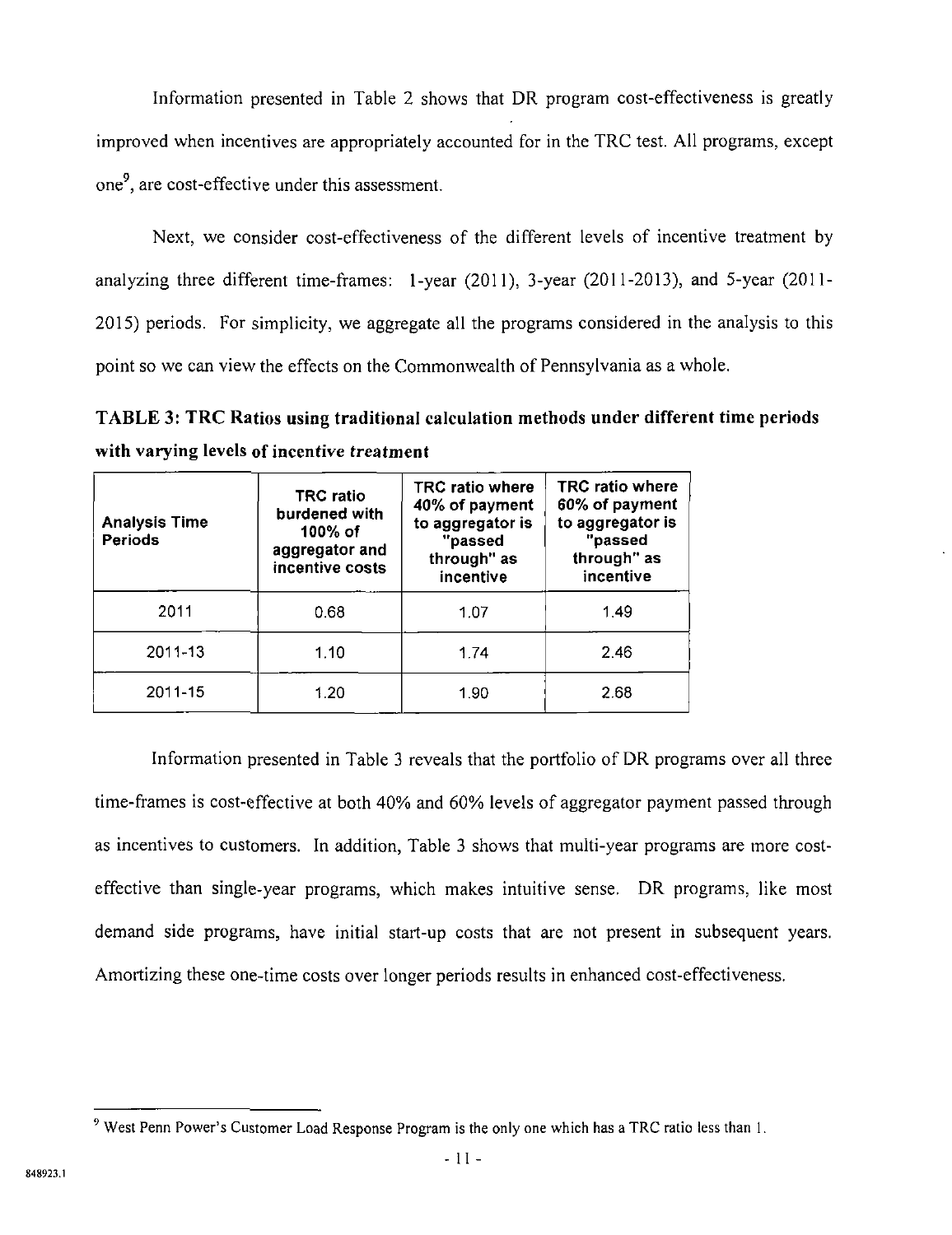Thus, one can see that these DR programs are expected to be highly cost-effective, within the context of traditional utility analysis if two variables are considered appropriately - the categorization of customer incentives and use of a multi-year calculation.

The programs become even more cost-effective if we consider two additional benefits, described earlier, namely reductions in prices to non-participants and savings on transmission and distribution infrastructure costs. These benefits are at times neglected in TRC calculations because they are difficult to quantify. However, these benefits can be significant.

To quantify the economic benefits to non-participants, we note the capacity price reduction effected by the presence of demand response programs and multiply that difference in price by the total amount of load affected. We used PJM auction information to find prices for the 2013 and 2014 auctions.<sup>10</sup> Scenarios are available in these two years to show what prices would have been by excluding DR. To be conservative, we chose to apply the lower price delta from the 2014 auction scenario analysis. We calculate that for every megawatt (MW) of DR in Pennsylvania for the 2014 auction, the price decreases by \$0.82/MW-year. This is then multiplied by the total load served in PA per year to find the total dollar amount saved by customers. The estimated total NPV of benefits accruing to the state of PA from lowered capacity costs is presented in Table 4.

| TABLE 4: NPV of Statewide Non-Participant Benefits from Analyzed DR Portfolio |  |
|-------------------------------------------------------------------------------|--|
|-------------------------------------------------------------------------------|--|

| <b>Analysis Time Periods</b> | <b>NPV of Statewide Non-</b><br><b>Participant Benefits due to</b><br>market price reduction effect<br>of DR |
|------------------------------|--------------------------------------------------------------------------------------------------------------|
| 2011                         | \$2,988,470                                                                                                  |
| 2011-13                      | \$19,132,834                                                                                                 |
| 2011-15                      | \$33,600,893                                                                                                 |

<sup>&</sup>lt;sup>10</sup> http://www.pjin.com/markets-and-operations/rpm/rpm-auction-user-info.aspx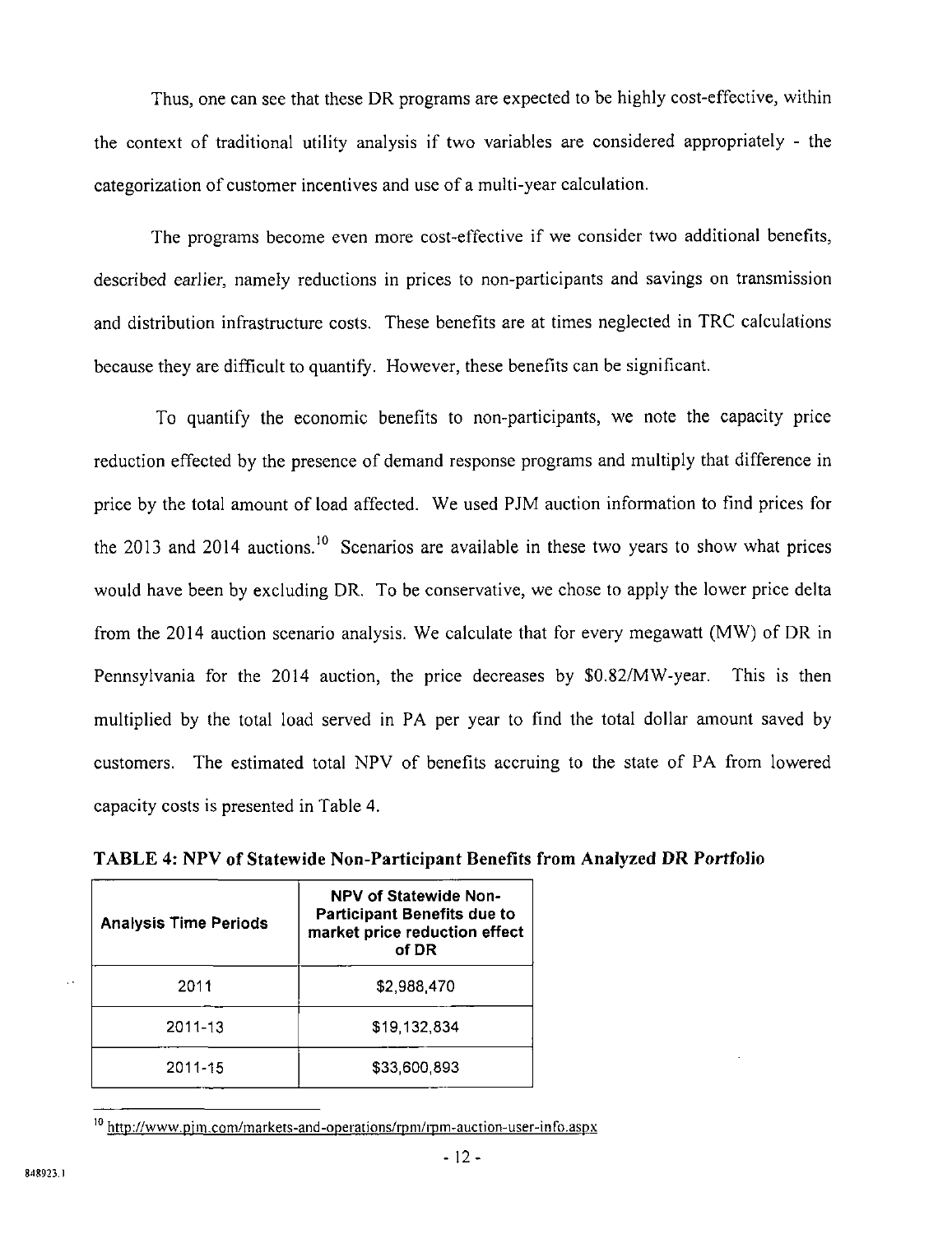Factoring these benefits into the cost-effectiveness calculations results in the following TRC ratios (See Table 5).

| <b>Analysis Time Periods</b> | <b>TRC ratio</b><br>burdened with<br>$100\%$ of<br>aggregator<br>and incentive<br>costs | <b>TRC ratio</b><br>where 40% of<br>payment to<br>aggregator is<br>"passed<br>through" as<br>incentive | <b>TRC</b> ratio<br>where 60% of<br>payment to<br>aggregator is<br>"passed<br>through" as<br>incentive |
|------------------------------|-----------------------------------------------------------------------------------------|--------------------------------------------------------------------------------------------------------|--------------------------------------------------------------------------------------------------------|
| 2011                         | 0.91                                                                                    | 143                                                                                                    | 2.00                                                                                                   |
| 2011-13                      | 1.49                                                                                    | 2.36                                                                                                   | 3.33                                                                                                   |
| 2011-15                      | 1.60                                                                                    | 2.54                                                                                                   | 3.59                                                                                                   |

**TABLE 5: TRC Ratios from Table 3 with Non-Participant Benefits Added** 

Finally, another benefit to demand response programs that is not currently considered in the Pennsylvania TRC methodology is the avoided cost of new transmission and distribution (T&D) infrastructure. To the extent that reduced system peaks avoid the construction and upgrading of T&D systems, future expenditures are avoided. An estimate of these benefits was provided in a study for the State of Connecticut with a valuation of \$29.2/kW-year.<sup>11</sup> Adding these benefits in succession to the TRC tests from Table 5 produces the following TRC ratios.

<sup>&</sup>lt;sup>11</sup> "Assessment of Avoided Cost of Transmission and Distribution" Prepared for: Connecticut Light and Power Company by: ICF International, October 30, 2009. www.dpuc.state.ct.us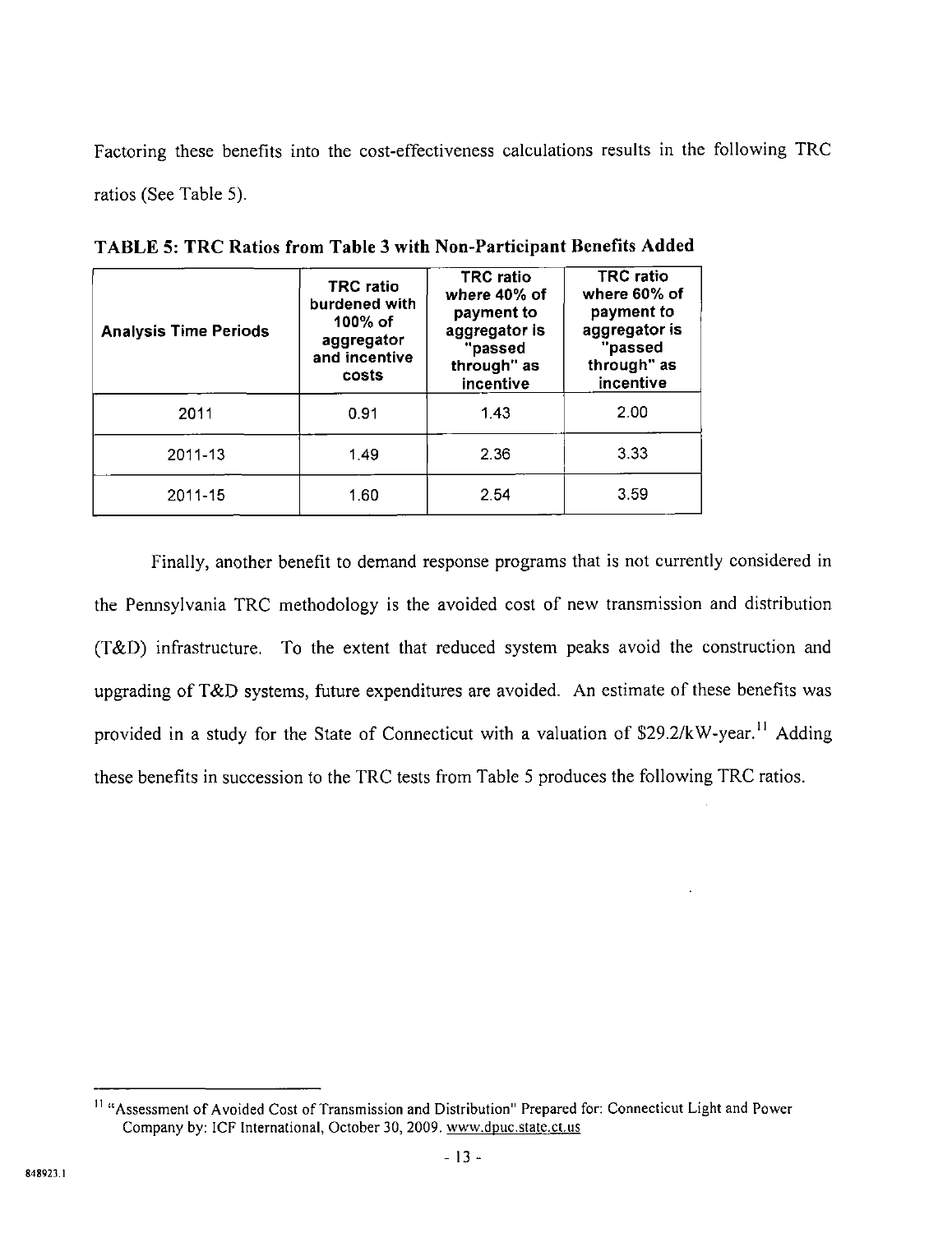**TABLE 6: TRC Ratios from Table 3 with Avoided T&D and Non-Participant Benefits Added** 

| <b>Analysis Time Periods</b> | <b>TRC</b> ratio<br>burdened with<br>100% of<br>aggregator<br>and incentive<br>costs | <b>TRC</b> ratio<br>where 40% of<br>payment to<br>aggregator is<br>"passed<br>through" as<br>incentive | <b>TRC</b> ratio<br>where 60% of<br>payment to<br>aggregator is<br>"passed<br>through" as<br>incentive |
|------------------------------|--------------------------------------------------------------------------------------|--------------------------------------------------------------------------------------------------------|--------------------------------------------------------------------------------------------------------|
| 2011                         | 1.30                                                                                 | 2.04                                                                                                   | 2.85                                                                                                   |
| 2011-13                      | 1.95                                                                                 | 3.09                                                                                                   | 4.36                                                                                                   |
| 2011-15                      | 2.06                                                                                 | 3.27                                                                                                   | 4.62                                                                                                   |

EnerNOC did not calculate the savings to non-participants from energy price reductions caused by demand response but believes they are significant. EnerNOC supports the comments of Viridity Energy being filed today in this proceeding on the importance and size of these benefits to Pennsylvanians.

As can be seen from this analysis, demand response can provide very economical benefits for Pennsylvania. The portfolio considered here always has a TRC benefit to cost ratio higher than 1.0, and for several cases higher than 4, when the following is true: 1) incentives are considered appropriately, 2) multiple-year time-frames are considered, 3) non-participant benefits are included, and 4) avoided transmission and distribution costs are included. The point of this analysis is not to predict specific cost-effectiveness numbers. Rather, the point of this analysis is to show that under a very reasonable range of assumptions these programs are very likely to be found cost-effective next November and therefore the Commission should start making contingency plans now, so that the benefits can be realized in 2013 and beyond.

z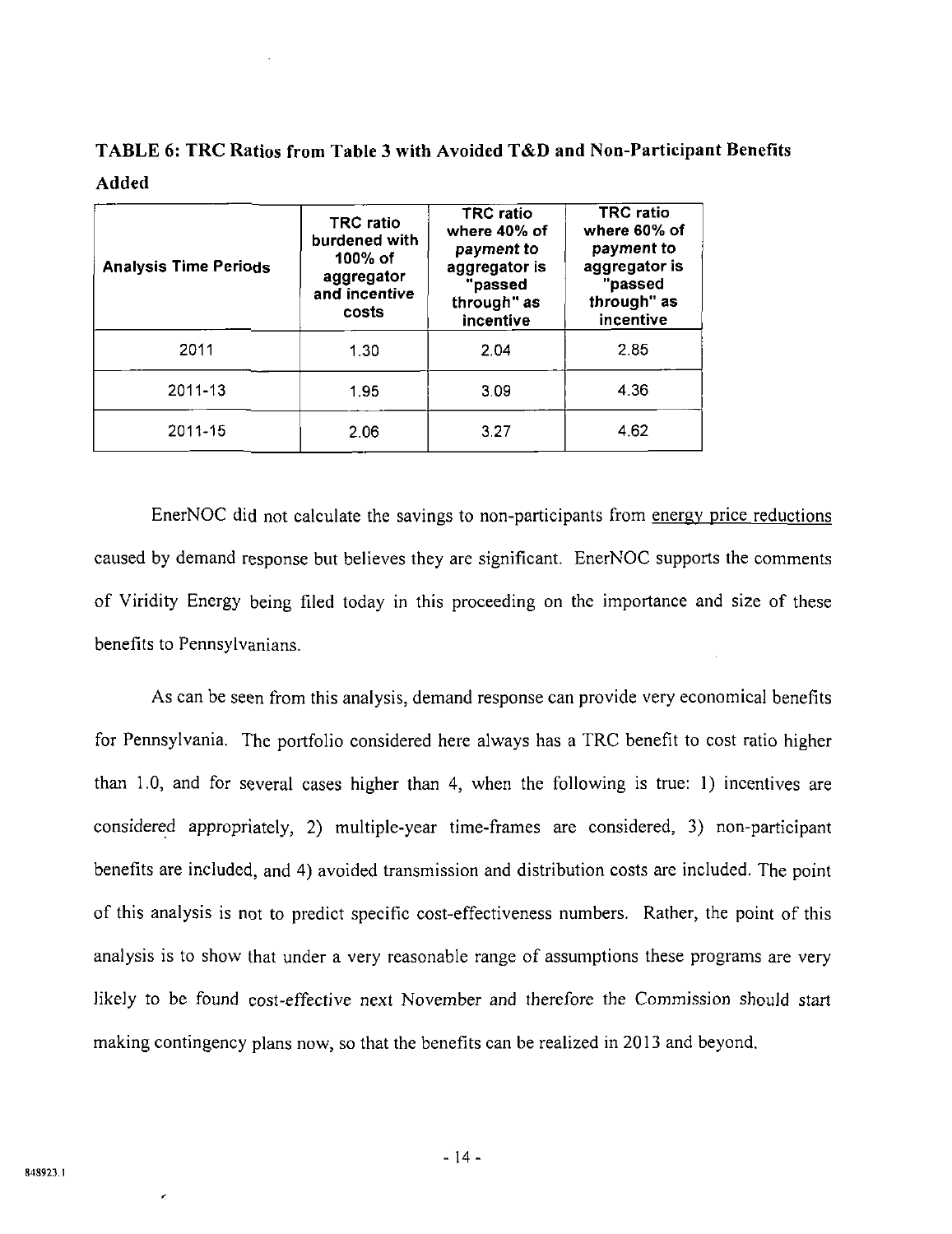# How to Provide a Contingency Plan So that DR Curtailment Programs will Not be Interrupted in

2013.

Act 129 indicates that as long as it is cost effective, the Commission shall set additional requirements for peak demand reductions.

> By November 30, 2013, the Commission shall compare the total costs of energy efficiency and conservation plans and capacity costs to retail customers in this Commonwealth or other costs determined by the Commission. If the Commission determines that the benefits of the plans exceed the costs, the commission shall set additional incremental requirements for reduction in peak demand for the 100 hours of greatest demand or an alternative reduction approved by the Commission. Reductions from demand shall be measured from the Electric Distribution Company's peak demand for the period from June 1, 2011 through May 31, 2012. The reduction in consumption required by the Commission shall be accomplished no later than May  $31, 2017$ .<sup>12</sup>

The Commission has indicated that it will complete the cost-effectiveness analysis in 2012, a year earlier than required. However, as described above, even that acceleration of the analysis will not provide the Commission sufficient time to approve, and the EDCs sufficient time to implement, a DR curtailment program for the summer of 2013 because the current program requirements expire in May of 2012.

The simplest, and most logical contingency plan is for the Commission to direct the EDCs to continue their existing DR programs, as is, for one additional summer season through September of 2013 in the Commission's proposed May 10, 2012 Tentative Implementation Order if possible, but certainly no later than the August 2, 2012 Final Implementation Order. This approach has several advantages. First, it would provide certainty for EDCs, CSPs and customers. The EDCs could then easily build the programs into their  $EExC$  plans due for filing

 $12$  66 Pa. C.S.  $\S 2806.1(D)(2)$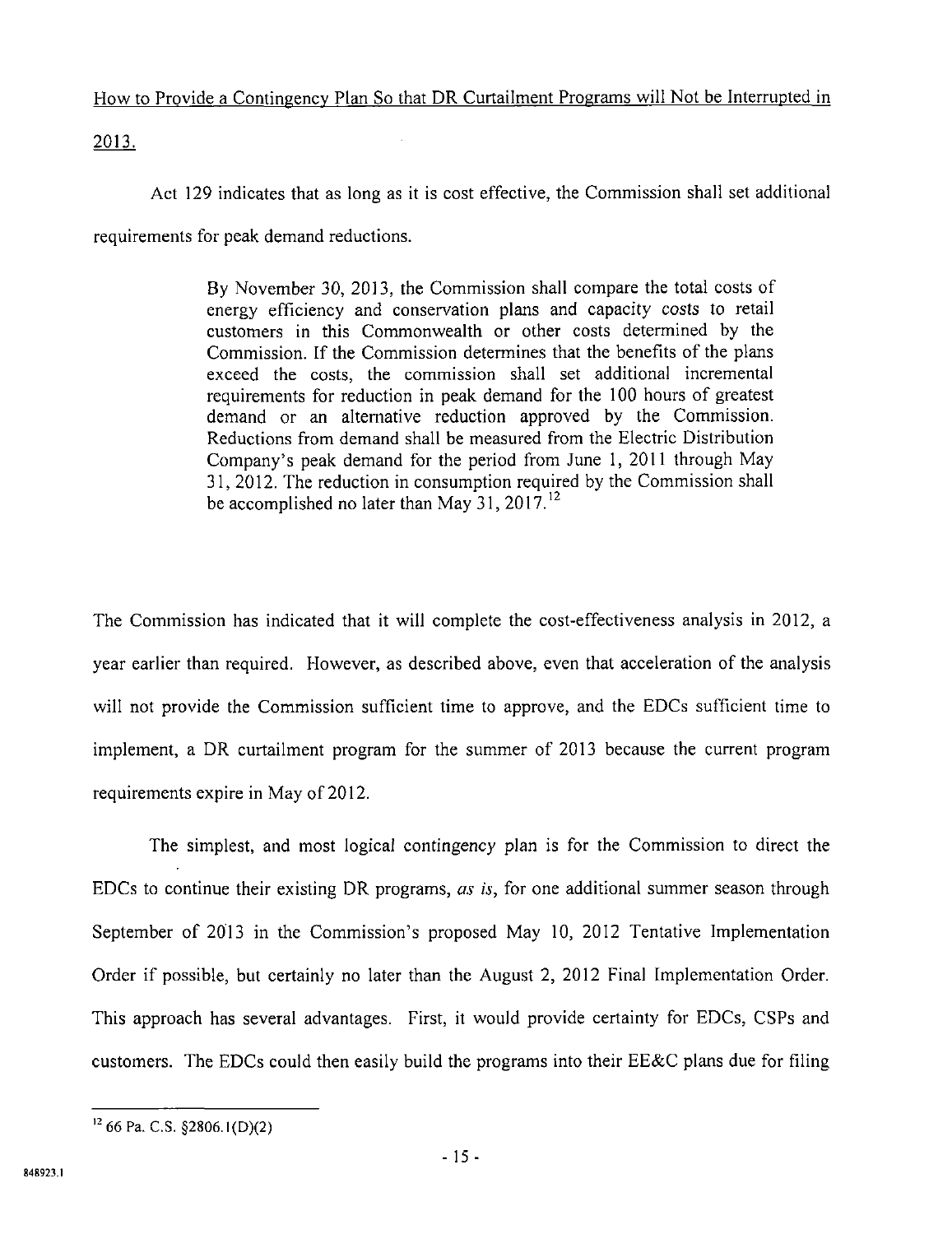on November 1, 2011. Secondly, it would provide the Commission more time to both evaluate the cost-effectiveness of the programs, as well as vet potential program improvements with the EDCs and stakeholders. The resulting 2014 programs would undoubtedly benefit from a more thorough, less rushed evaluation and subsequent planning cycle.

If the Commission believes it does not have the statutory authority to make a simple one summer extension, the alternative would be to direct the EDCs to plan for DR Curtailment Programs in 2013 and the duration of the years in the EE&C cycle (3, 4 or 5 years as the Commission determines), including potential improvements and changes to those programs, but not allow them to implement the programs unless, and until, the Commission makes a final determination on cost-effectiveness. If the determination is that the programs are cost-effective, then the EDCs would continue onward with implementation in 2013. If the determination is that the programs are not cost-effective, the EDCs would cease their planning activity and re-allocate funds to other EE&C programs. It would be important to make sure that the EDCs were allowed to recover their costs incurred for the planning effort up to the point of final determination. Of the three options presented in Issue 3 of the Secretarial Letter, this option most closely resembles Option 3. It is basically a "full speed ahead unless we tell you to stop" option.

#### EnerNOC Recommends Two Changes to the Structure of the DR Programs Going Forward

The Secretarial Letter asks the following question regarding future DR programs:

"... how should these demand response programs be structured to be cost-effective?" EnerNOC recommends two changes going forward that should make the programs more efficient

First, peak reduction targets should be annual and for every year of the EE&C cycle. So, for example, if the Commission determines that the EE&C program cycle should be five years,

and workable for all concerned.

-16-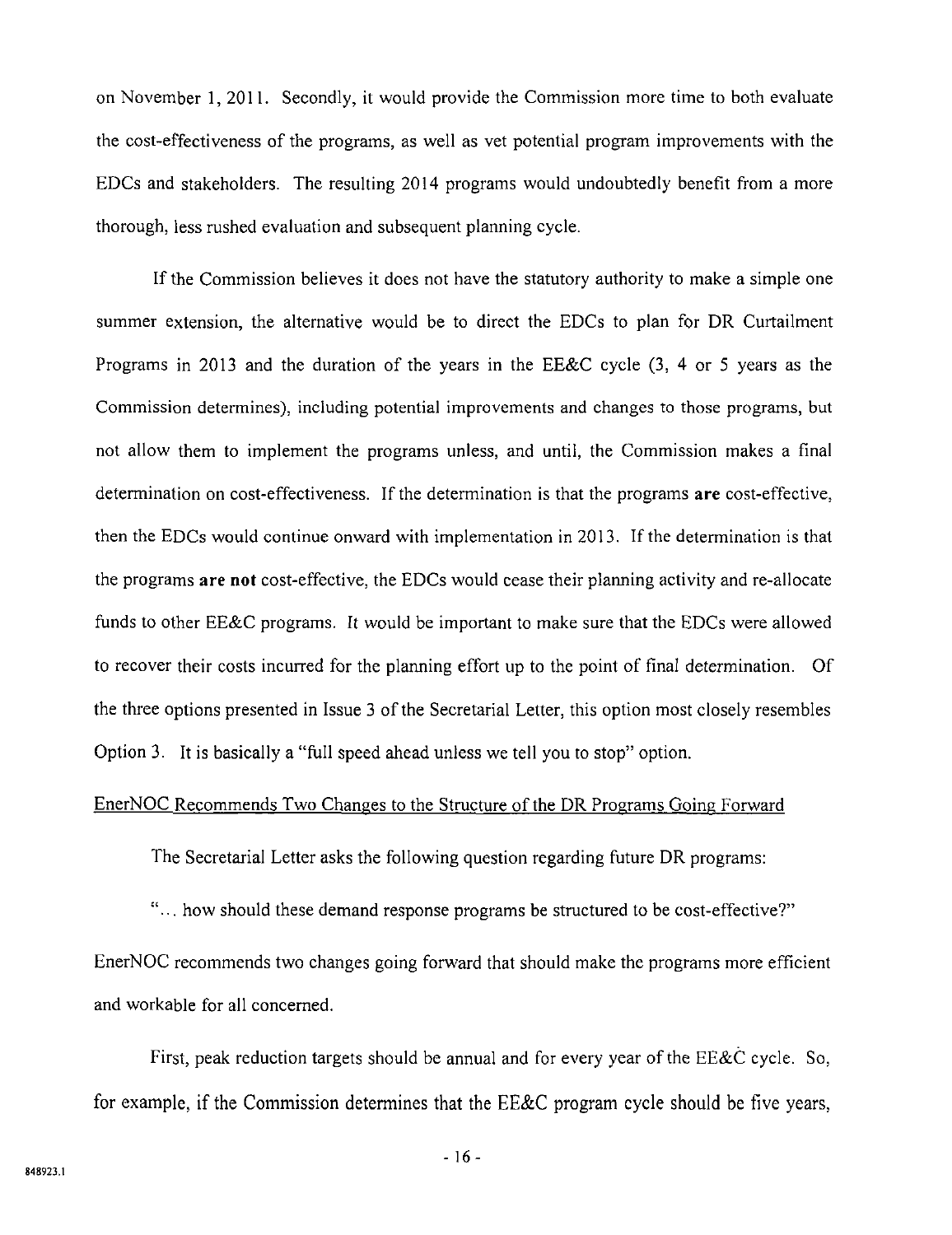then there should be a goal for each EDC each year. To have one goal that has to be met in 2017 means we will be back in the very same situation we are in now, which is no time to adequately analyze program success before a potential interruption to the program. With a five year program cycle, data about success against goals in the first four years can be used to evaluate the programs before they expire.

Demand response is not a permanent change. It goes away if the incentives for participation and the infrastructure for dispatching and monitoring events goes away. So, having annual goals will mean that all parties, EDCs, CSPs and customers will be exercising the program and not caught flat-footed once every three to five years.

Demand response is also not cumulative. That is to say, if 4.5% was shaved off of the peak last year, that does not mean a total of 9% would be shaved the second year with the same resources. Therefore it is not appropriate to have ever increasing peak reduction targets. A well designed program should probably have some ramp-up in the first couple of years but sooner or later the goals should level out.

#### The 100 Hour Criteria Should Be Modified

The Legislature has granted the Commission the flexibility to apply a peak load reduction eligibility criteria that is different from the current "Top 100 Hour" approach. EnerNOC believes that the Commission should exercise this flexibility and instead use an alternative methodology that preserves the intent and benefits of the prior criteria but relieves the EDCs of the risk associated with inaccurately forecasting the top 100 load hours.

Briefly, we believe that the Commission should instead use an "X% of Forecast Peak" criteria, subject to a cap of no more than 50 hours. This would capture the majority of the market benefits using a more objective approach. Under this mechanism, each EDC would activate its

-17-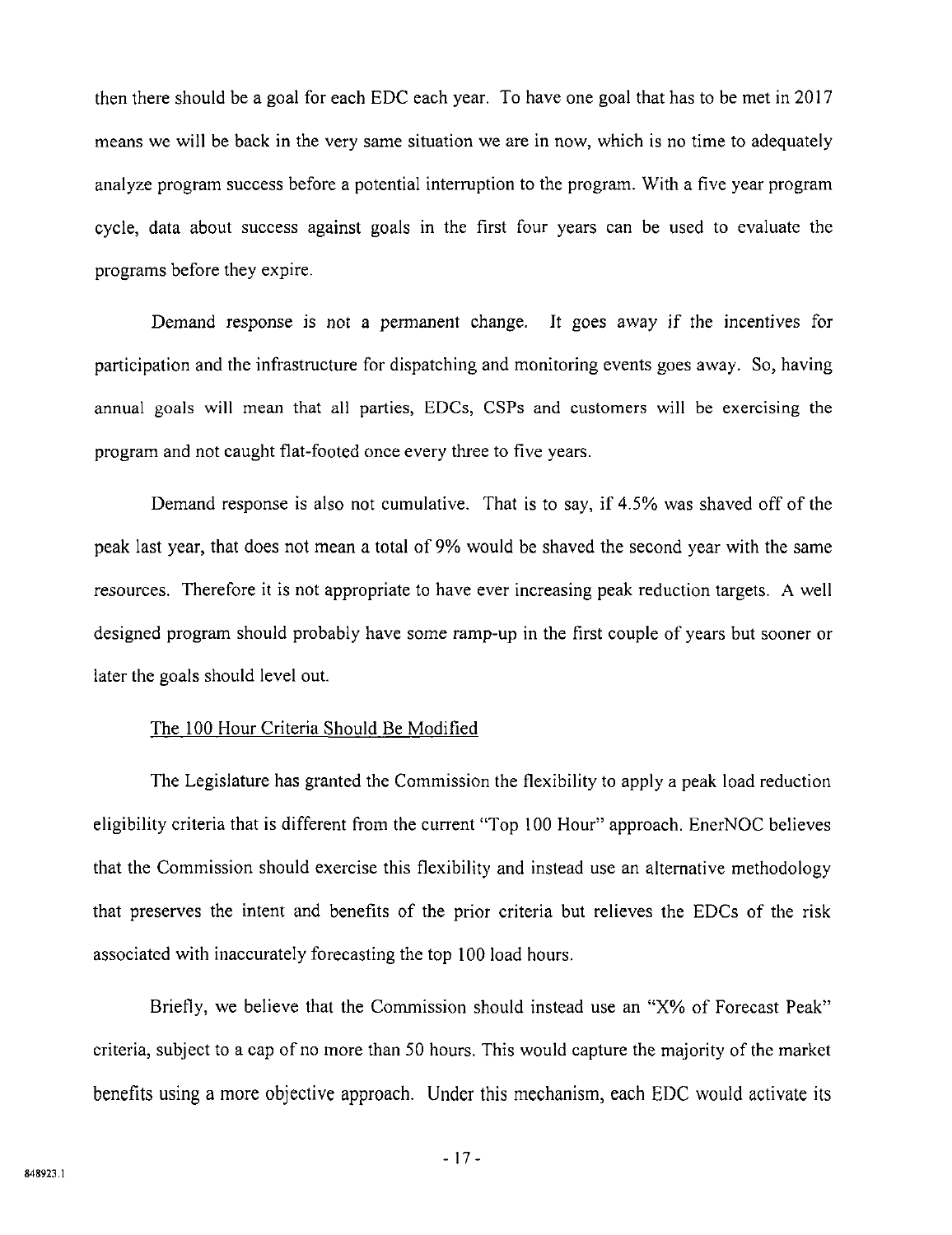demand reduction programs during any hour in which the EDC's day-ahead peak load forecast equaled or exceeded X% of the PJM Annual Peak Load Forecast for that EDC. If the day-ahead forecast equaled or exceeded a given percentage of their territory-specific forecasted annual peak published by PJM, that hour would become an Act 129 program hour. Peak load reductions in such hours, as measured using the existing TRM criteria, would count toward the EDC's peak load reduction mandate.

Our analysis of the PJM system suggests that the event trigger should be 94% of forecast day-ahead peak, as it would capture the top 50 hours. However, analysis at the EDC level might suggest other values. As a corollary benefit, costs will decrease as EDCs will no longer need to engage in costly and risky forecasting. This approach mirrors that adopted several years ago by the New York Public Service Commission (NYPSC) for Con Edison (ConEd) and subsequently modified to improve its effectiveness.

In February 2009, the NYPSC instituted a proceeding requesting that ConEd file an identification and description of proposed cost-effective demand response programs for New York Independent System Operator ("NYISO") Zone J. On June 1, 2009, ConEd filed a proposal which included four new peak load shaving programs designed to reduce the system coincident peak, individual network peaks, and operation of generating units in environmental justice areas.

*On September 23, 2010, ConEd proposed the re-design of these programs 13 . These design changes were intended to increase enrollment, improve response to events, leverage NYISO enrollment, and make it easier for customers to participate in these programs. On January 20, 2011, the NYPSC issued its Order Adopting Modifications to Demand Response* 

<sup>13</sup> Case 09-E-0115, Proceeding on Motion of the Commission to Consider Demand Response Initiatives, Petition of Consolidated Edison Co. of New York, Inc. for Approval of Changes to Demand Response Programs September 23,2010.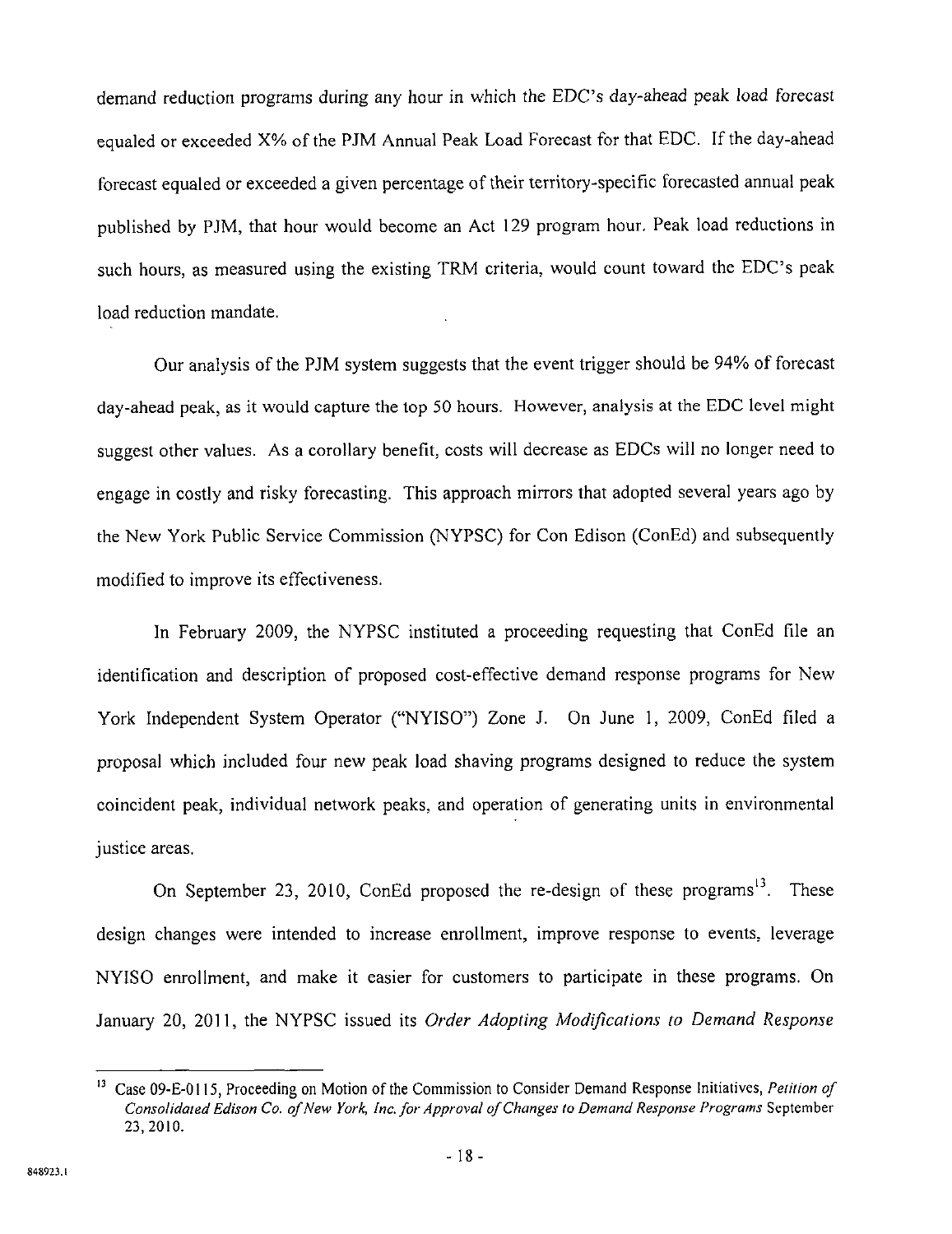Programs, approving most of the changes proposed by the Company, with the exception of some proposed changes that were rejected or modified<sup>14</sup>. Subsequently, ConEd proposed further refinements on November 11, 2011 that were recently accepted by the NYPSC<sup>15</sup>.

The ConEd program that is relevant to this proceeding is the Commercial System Relief Program (CSRP.) CSRP was approved as an ongoing program (Tariff Rider S) and is open to participants in New York City who can curtail load or bring on certain on-site generation to reduce their demand by a minimum of 50 kW individually, or to Aggregators/Curtailment Service Providers ("CSPs") who aggregate greater than 100 kW of demand reduction with a minimum of 21 hours notice before a planned event (a day-ahead forecasted load level that is at least 96 percent of the Company's forecasted summer system peak). Participants receive monthly reservation payments to participate in the program. The summer period for CSRP typically runs from May 1 through October 31. Program participants are notified at least 21 hours before the peak load shaving event is scheduled to begin, and are expected to reduce load based upon their pledged kW. The call window is five hours and is dependent upon whether the network is daytime or nighttime peaking. The daytime peaking networks are called from 12pm-5pm and the nighttime peaking networks are called from 5pm-10pm. In addition to the reservation payment, participants receive an energy payment that is equal to \$0.50 per kW reduced during each event hour.

While EnerNOC would welcome this Commission mandating the continuation of the PA EDCs' Act 129 programs on similar terms to ConEd's CSRP, our point here is to highlight that the use of an objective trigger that avoids the need to forecast the top 100 hours can be entirely

*<sup>14</sup> Case 09-E-0115, Proceeding on Motion of the Commission to Consider Demand Response Initiatives, Order*  A dopting Modifications to Demand Response Programs, issued and effective January 20, 2011.

<sup>&</sup>lt;sup>15</sup> Case 09-E-0115, Proceeding on Motion of the Commission to Consider Demand Response Initiatives, Order Adopting with Modifications Tariff Amendments Related to Demand Response Programs, issued and effective March 15,2012.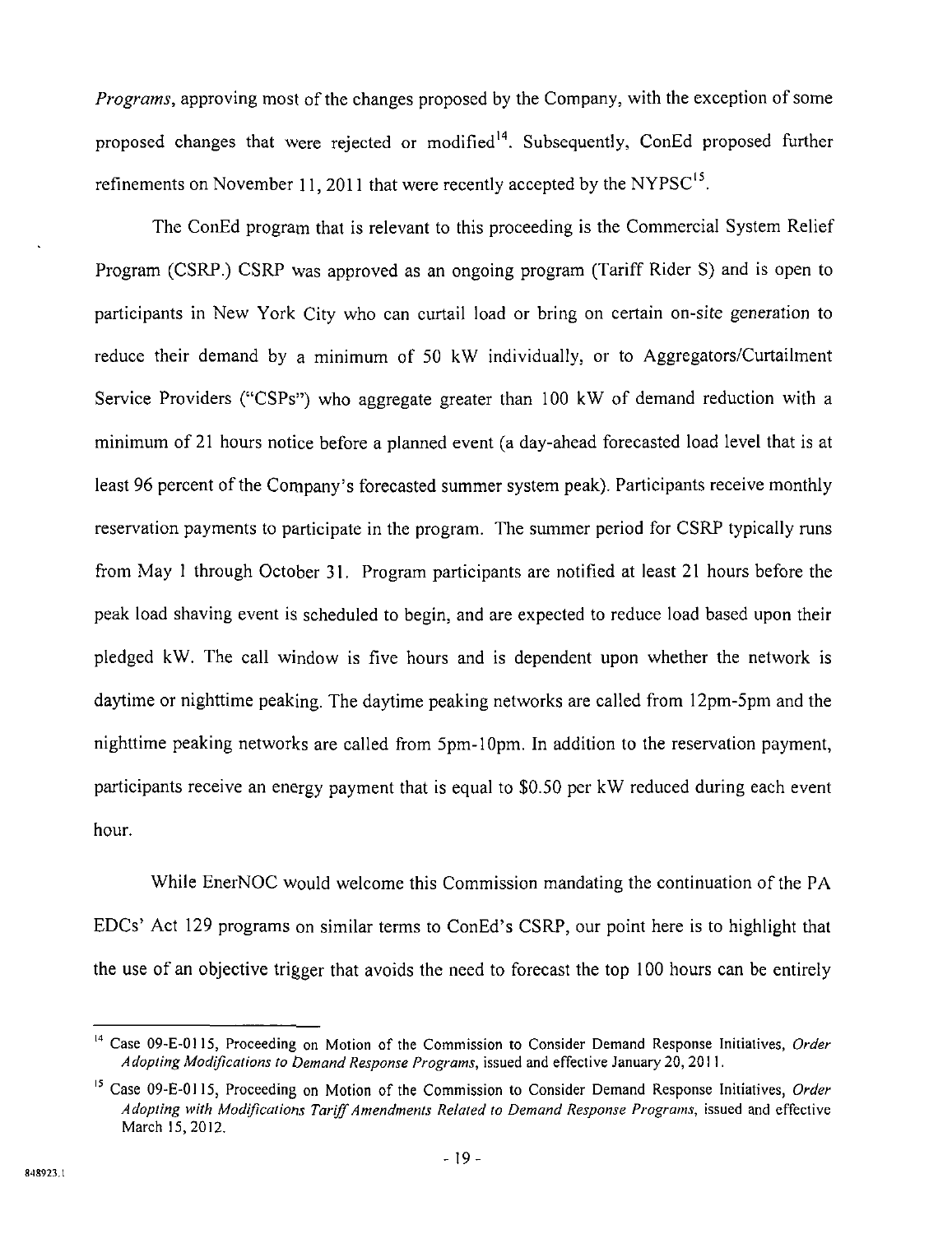consistent with a viable peak load reduction program. We understand this to be the principle objection raised by EDCs to the continuation of the peak load reduction aspects of Act 129.

# **4. Aligning EDC Targets and Funding Using Dollars per MWh of Expected Reductions**

EnerNOC does not have any comments on this section of the Secretarial Letter at this time.

# **5. Inclusion of a Reduction Target Carve-Out for the Government, Educational and Non-Profit Sector**

EnerNOC works extensively with state and local governments and educational institutions. They are often good candidates for demand response and have the long term perspective to value energy efficiency investments. Typically, they do not require additional assistance to participate in these programs and so, in general, a carve-out for them is not required. However, because Pennsylvania energy customers are also taxpayers, directing funds towards this segment may make policy sense and therefore EnerNOC has no objection to such a carve-out. EnerNOC only requests that the Commission ensure that both the peak reductions and energy savings from local governments and educational institutions participating in demand response programs be credited against both the EDCs' goals and the amount of the carve out.

#### **6. Inclusion of a Low-Income Sector Carve-Out**

EnerNOC supports the inclusion of a Low-Income Sector Carve-Out. It is important to make sure that all Pennsylvania ratepayers, including low-income customers, benefit from the program. As stated above, all customers benefit from lower energy and capacity prices when DR reduces peak load. However, low-income customers can benefit even more if they participate in EE and DR programs and there is no technical reason why they cannot. However, traditionally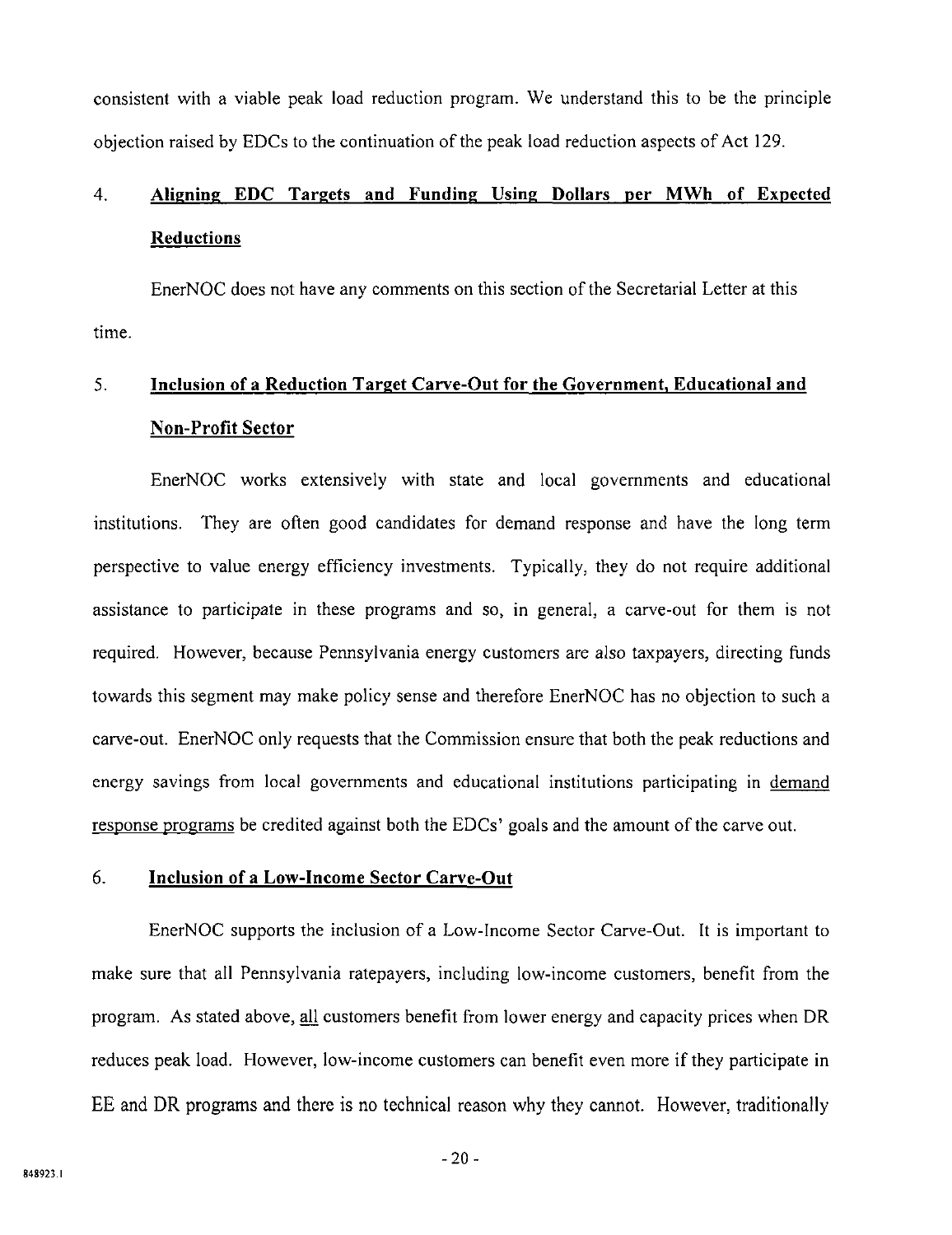programs aimed at these customers have not been as cost-effective as other programs, due to their generally low consumption and the difficulty sometimes of reaching them. Therefore it is important to have a carve-out to ensure the widest possible participation among Pennsylvanians.

#### **7. Transition Issues**

EnerNOC does not object to allowing an EDC that surpasses its Energy Efficiency reduction targets in Phase One to credit the surplus reduction amount to Phase Two target requirements. However, EnerNOC does not recommend reducing the budget for demand response or other programs during Phase Two. EnerNOC also believes any additional funding not used in Phase One that was allocated to the demand response programs should carry over and be allowed to be used during Phase Two.

#### **8. Other Act 129 Program Design Issues**

Act 129 is long on "sticks" for EDCs who do not comply (up to \$20 million fine) but short on "carrots." EnerNOC would like to support the comments of OPower in this proceeding that encourage the Commission to use its rate setting authority to consider financial incentives for EDCs who not only do a good job of implementing Act 129 but for implementing all demand-side activities. As OPower points out, there are a number of ways to do this and a number of states have already taken such action.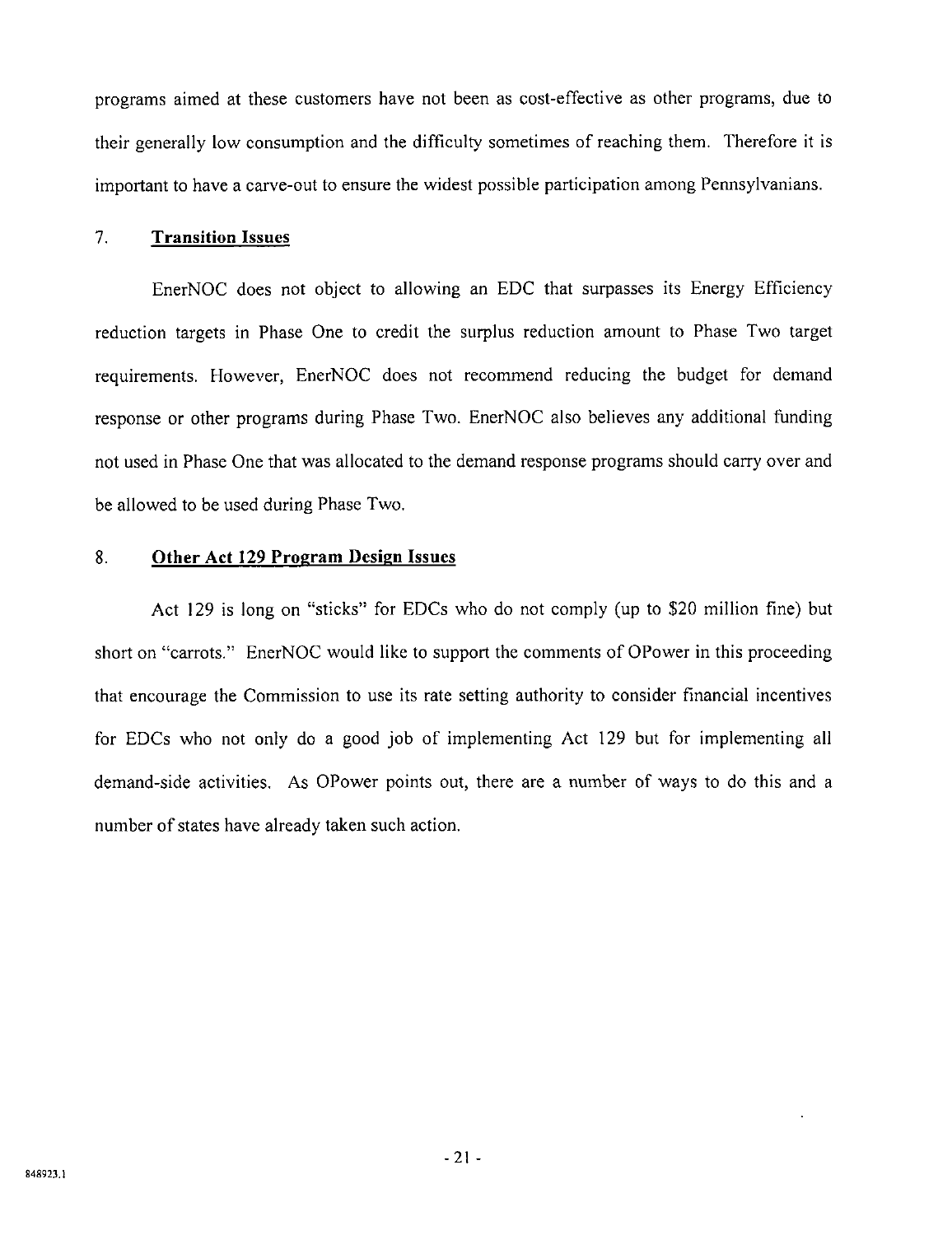#### **Conclusion**

EnerNOC appreciates the opportunity to comment on Phase Two of the Energy Efficiency and Conservation Programs. EnerNOC believes that demand response programs are necessary to include in Phase Two of the program and will be beneficial to Pennsylvania electric customers. EnerNOC urges the Commission to adopt the process described in these comments to ensure that there are no gaps in the program that would compromise achieving reduction goals, hinder customer participation and reduce benefits to all Pennsylvanians.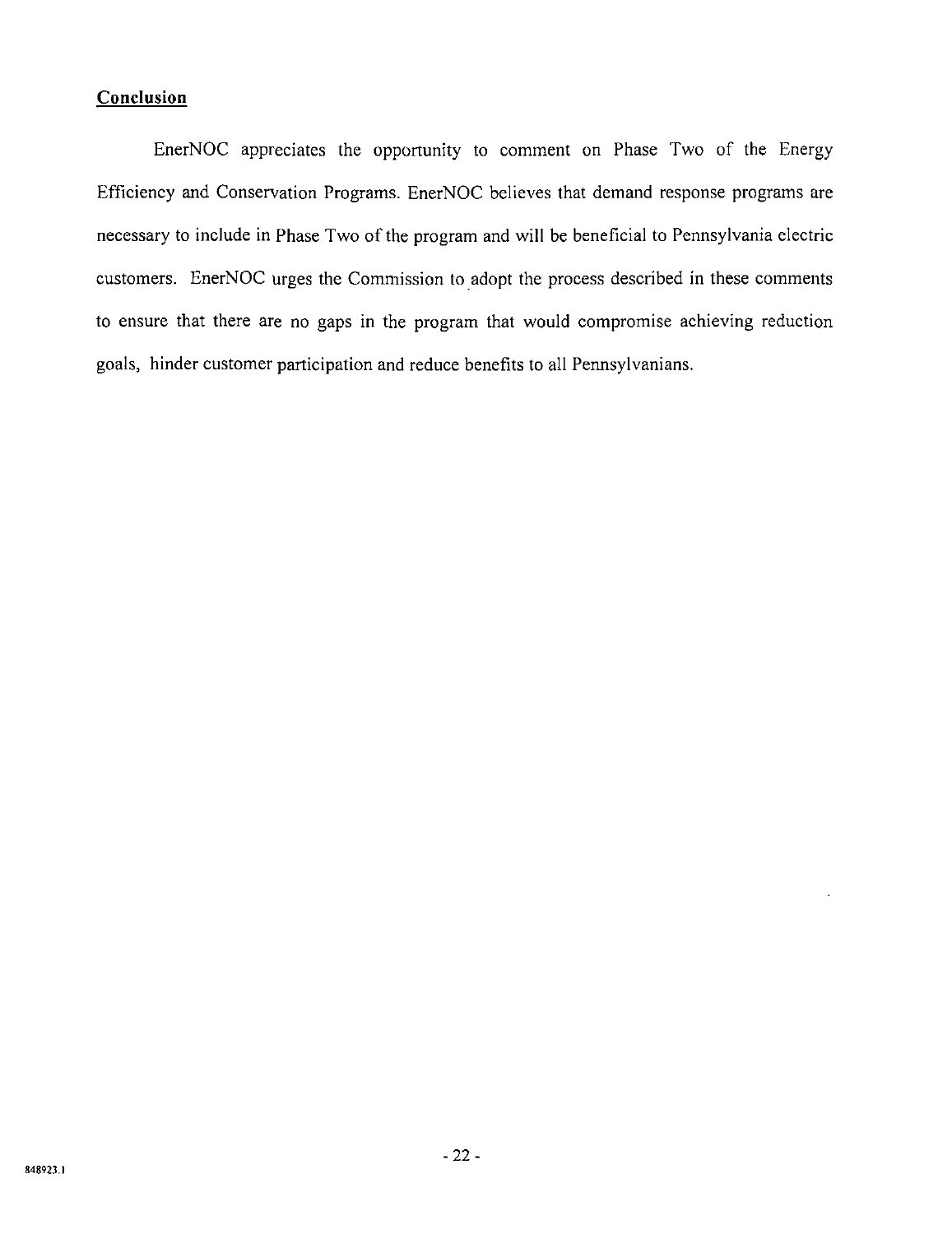WHEREFORE, EnerNOC, Inc. respectfully requests that the Pennsylvania Public Utility Commission enter these Comments to the March 1, 2012 Secretarial Letter in this proceeding into the record. We look forward to participating in the process going forward and contributing our experience and expertise. Thank you again for the opportunity to comment on this important matter.

Respectfully submitted,

 $\sqrt{2}$  $Bv:$ 

**SCOTT H. DEBROFF, ESQUIRE ALICIA R. DUKE, ESQUIRE**  RHOADS & SINON LLP ONE SOUTH MARKET SQUARE P.O.Box 1146 HARRISBURG, PA 17108-1146

TEL: (717)237-6716 FAX: (717)238-8623 EMAIL: sdebroff@rhoads-sinon.com EMAIL: aduke@rhoads-sinon.com

**DATED: APRIL 17,2012** 

**COUNSEL FOR ENERNOC, INC.**